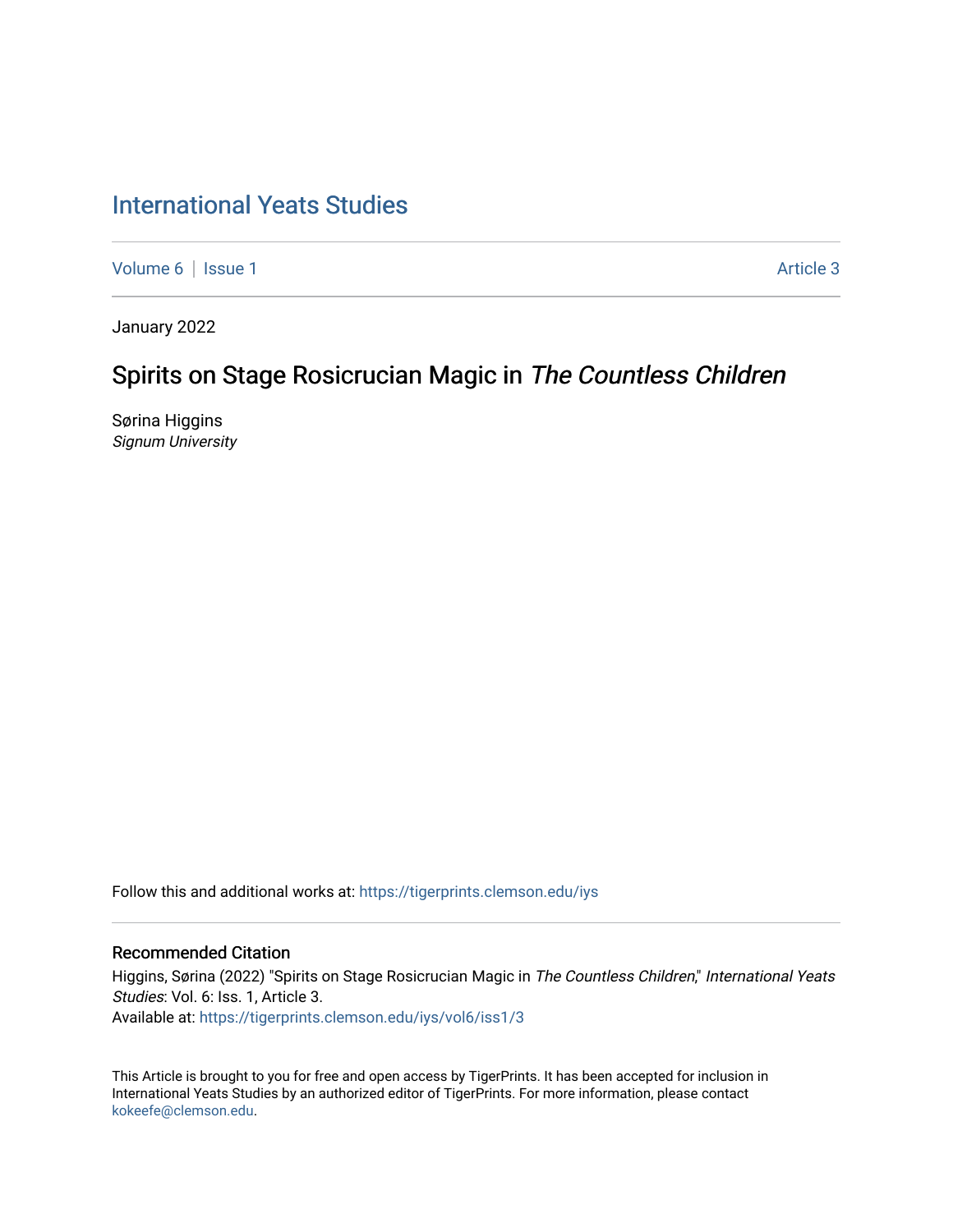## **Spirits on Stage Rosicrucian Magic in** *The Countless Children*

#### *Sørina Higgins*

#### **I. Introduction**

Although Yeats's *The Countess Cathleen*, and first performed in 1899, is normally of his career, the play's textual history speriod, with manuscript fragments and proof co 1 originally published in 1892 and first performed in 1899, is normally associated with the early stages of his career, the play's textual history spans at least a thirty-five-year period, with manuscript fragments and proof corrections existing from 1889 to 1934.<sup>2</sup> It is thus not surprising to find that critical discussions of the play often focus on connections between Yeats's revisions and key transitional moments in his personal and professional life, including everything from his tumultuous relationship with Maud Gonne, to his disillusionment over the nationalist response to the 1899 production, to his forays into more experimental forms of theater. What is surprising, given this extensive body of scholarship, is that critics have heretofore failed to address the relationship between this haunting play and a particular magical ritual that Yeats experienced in 1893—a Golden Dawn initiation rite called the "Ceremony of the Grade  $5^{\circ} = 6^{\circ}$  of Adeptus Minor."3 That experience fundamentally shaped many of the revisions he made to stage choreography, symbolic tableaux, emblems, and characters, as he wrote into *The Countess Cathleen* doctrines and performances lifted directly from the high drama of this secret society.

At a basic level, these changes highlight the degree to which Yeats believed, quite literally, in the magical power of the dramatist. The Adeptus Minor or  $5^{\circ}$  = 6° initiation teaches the value of humility, enacts self-sacrifice, and dramatizes death and resurrection. The goal of this rite is for the initiate to "apply myself to the Great Work—which is, to purify and exalt my spiritual nature so that with the divine aid I may at length attain to be more than human, and thus gradually raise and unite myself to my higher and divine genius."4 By illuminating and attending to the direct correspondence between this ritual and the spiritual teachings in *The Countess Cathleen*, I will demonstrate that the play was carefully revised to teach syncretistic doctrines of resurrection, purification, and divinization; to enact the evocative power of the poetic imagination; and to offer enlightenment to the audience. I begin by providing an overview of Yeats's magical interests from the late 1890s through the early 1900s, focusing on several short prose works from the period. I then present a description of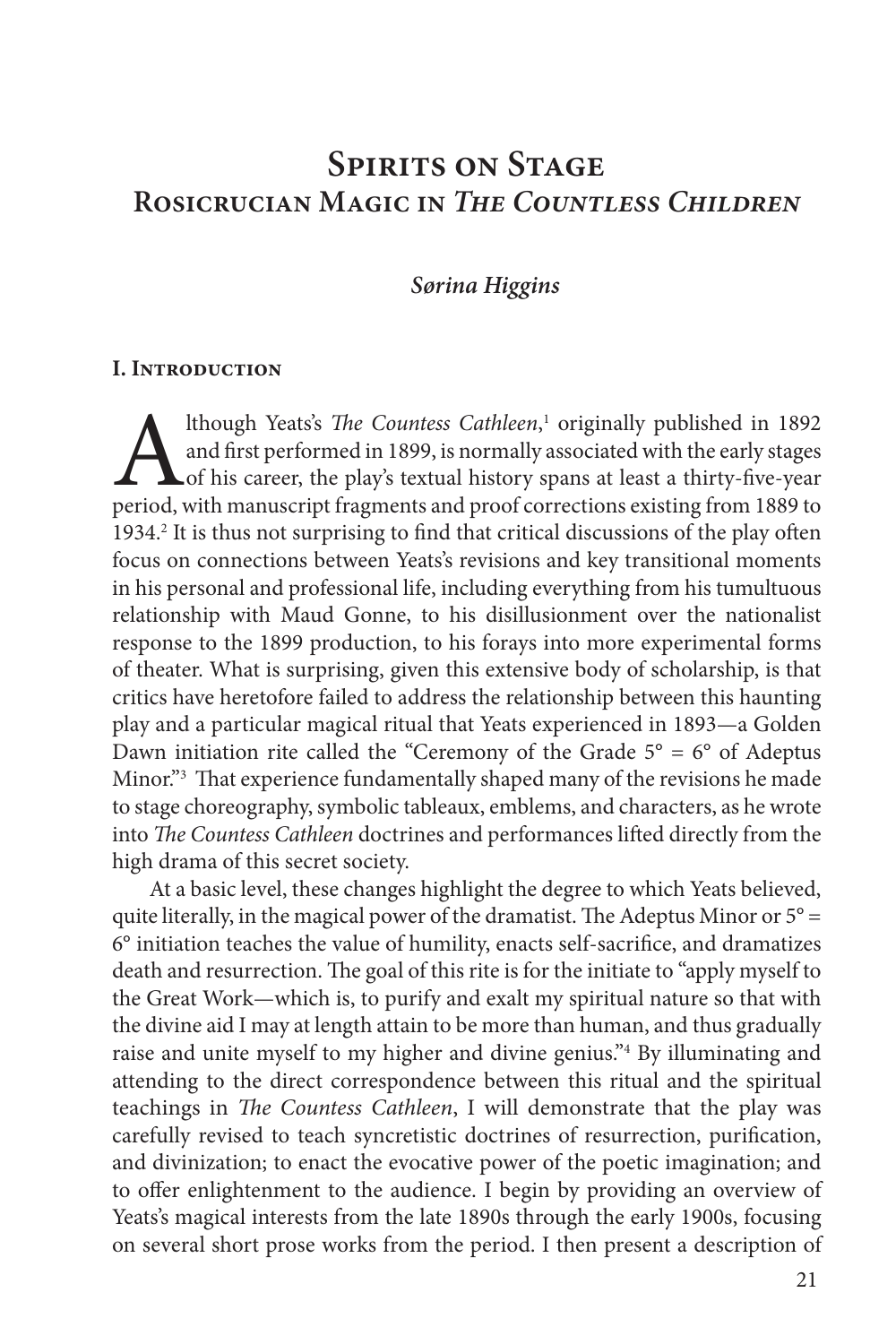the relevant ritual, followed by a substantial analysis of corresponding major revisions to the play. These comparisons reveal that Cathleen is an adept on the road to divinization, that Aleel is an enlightened poet-seer, and that the audience is meant to access their higher selves by participation in this theatrical performance.

#### **II. Yeats and Magic**

Magic was of the utmost importance to Yeats. Before joining the Golden Dawn, he had already studied and practiced magic on his own and in various groups, including the Dublin Hermetic Society, the Theosophical Society, and the Esoteric Section of the Theosophical Society. He was initiated into the Hermetic Students of the Golden Dawn (G∴D∴) in 1890. The G∴D∴ was a secret society structured on a system of hierarchical grades through which initiates moved towards enlightenment and divinization via study, examination, and ritual practices.5 Its core idea is that everything in the universe has evolved from primal light and that all beings can return to their divine source, becoming one with it.<sup>6</sup> To achieve that divine goal, members studied "the basics of occult science" and "*practical magic*."7 Initiates travelled through an orderly system of Grades, each marked by high ceremonial rituals, designed to train the aspirant in achieving altered levels of consciousness.<sup>8</sup>

Yeats remained in various permutations of the G∴D∴ longer than nearly any other member.<sup>9</sup> Although he would later turn to his own spiritual visions, Yeats dedicated a great deal of time and energy in the 1890s and early 1900s to mastering the G∴D∴'s system of magic, participating vigorously in a leadership crisis throughout 1900 and 1901, and emerging as a high-level adept with lecturing and leadership responsibilities. He found the G∴D∴'s teachings and practices in harmony with his own beliefs that humans are essentially divine, that there exists a kind of universal memory or collective mind called the *Anima Mundi*, that a trained adept can achieve altered states of consciousness to tap into this higher self, and that poets can use literary symbols to communicate spiritual truths to the initiated and uninitiated alike.<sup>10</sup>

 Yeats's dedication to magic deepened further in 1893 when he joined the more magical Rosicrucian Inner Order of the Ruby Rose and Golden Cross, which members referred to as the R.R. & A.C. after its Latin name, *Roseae Rubeae et Aureae Crucis*. Rosicrucianism traces its legendary beginnings to a putative founder called Christian Rosenkreutz, who discovered secret wisdom and whose body lay preserved in its tomb for a hundred and twenty years. Combining religion and philosophy, its main tenets include magic, spiritual alchemy, and Qabalah.11 The Rosicrucian inner order in the G∴D∴ was a new development; before its birth in 1891, the G∴D∴ had been "without magic,"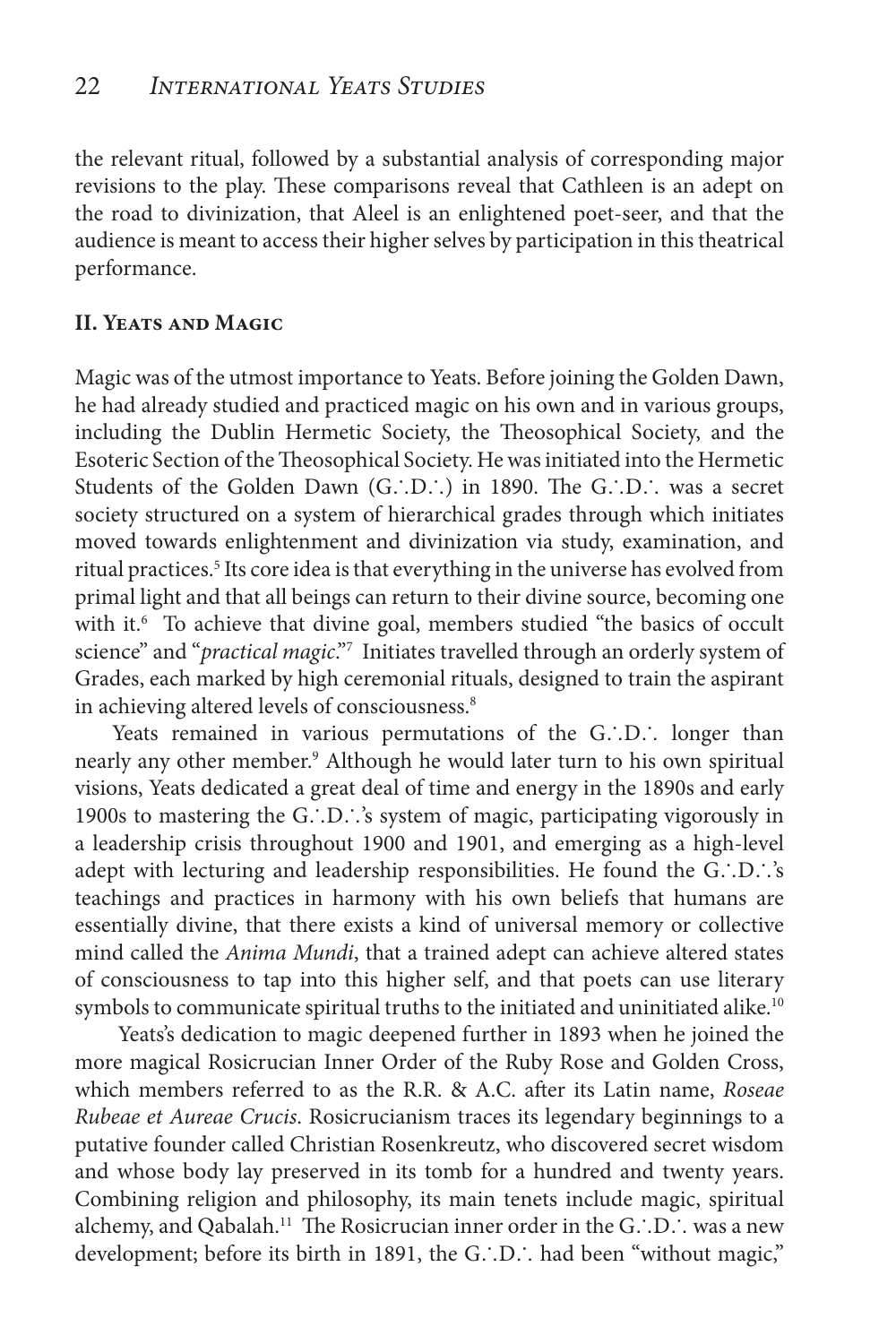but after its introduction, magic quickly became the heart of the Order, at least in part because of Yeats's efforts.<sup>12</sup>

After joining this inner order, Yeats progressed to a high level of adeptship as a practical magician. The lofty rank of Adeptus Minor could not be attained until after several years of intense study and practice of the system of "Outer" rituals, which were "intended as a preparation for the practical work to be performed in the Inner or Second Order."13 Once through the Portal into the R.R. et A.C., an adept would dedicate a great deal of time to study, meditation on systems of symbolism, visualization techniques, and other internal or psychological disciplines, all designed to achieve unity with the higher, divine self. Many of the ritual practices were intended to give insight into the essence of reality.14 Magic granted vision into timeless planes of being, which the trained magus could manipulate to create real effects here in the material world.

However, as Yeats progressed in his studies, his primary interest was not in power over external nature. Instead, as Mary Catherine Flannery notes, "magic began to mean [. . .] a kind of control over self which makes possible a control over events."15 The R.R. et A.C.'s ritual practices were mostly visualization techniques that trained the mind to achieve higher forms of consciousness. Aren Roukema explains that modern "occultists often saw 'magic' as an effect of imagination that produced psychological effects within the self so that magicians themselves, rather than their surroundings, were affected."16 "The entire object of all magical and alchemical processes," writes Regardie, "is the purification of the natural man, and by working upon his nature to extract the pure gold of spiritual attainment."17 Modern ceremonial magic was inward-focused and aimed at the spiritual transformation of the practitioner: "the abnegation of the lower self and the union with the higher."<sup>18</sup> In short, modern magic aimed at putting the practitioner in touch with his or her higher, divine self.

#### **III. THE EVOCATION OF SPIRITS**

One distinctive feature of the G∴D∴'s theories of spiritual evolution that Yeats heartily adopted was the evocation of otherworldly beings. Neophytes (aspirants in the lowest grade) learned "how to attract and come into communication with spiritual and invisible things."19 Adepts in higher grades were given detailed rituals for making spirits "fully and clearly visible" and compelling them to do the magician's will.<sup>20</sup> The belief in communication with the spirit world is fundamental to Yeats's varieties of religious experience and to his concept of the poet-seer. For example, he often called upon "the spirit of the moon," and he and Maud Gonne regularly "evoke[d] a druid for help on the rites for the Celtic Mystical Order."<sup>21</sup> He frequently invoked Aengus, Lug, or Midir (characters from the Celtic pantheon), sometimes alone, and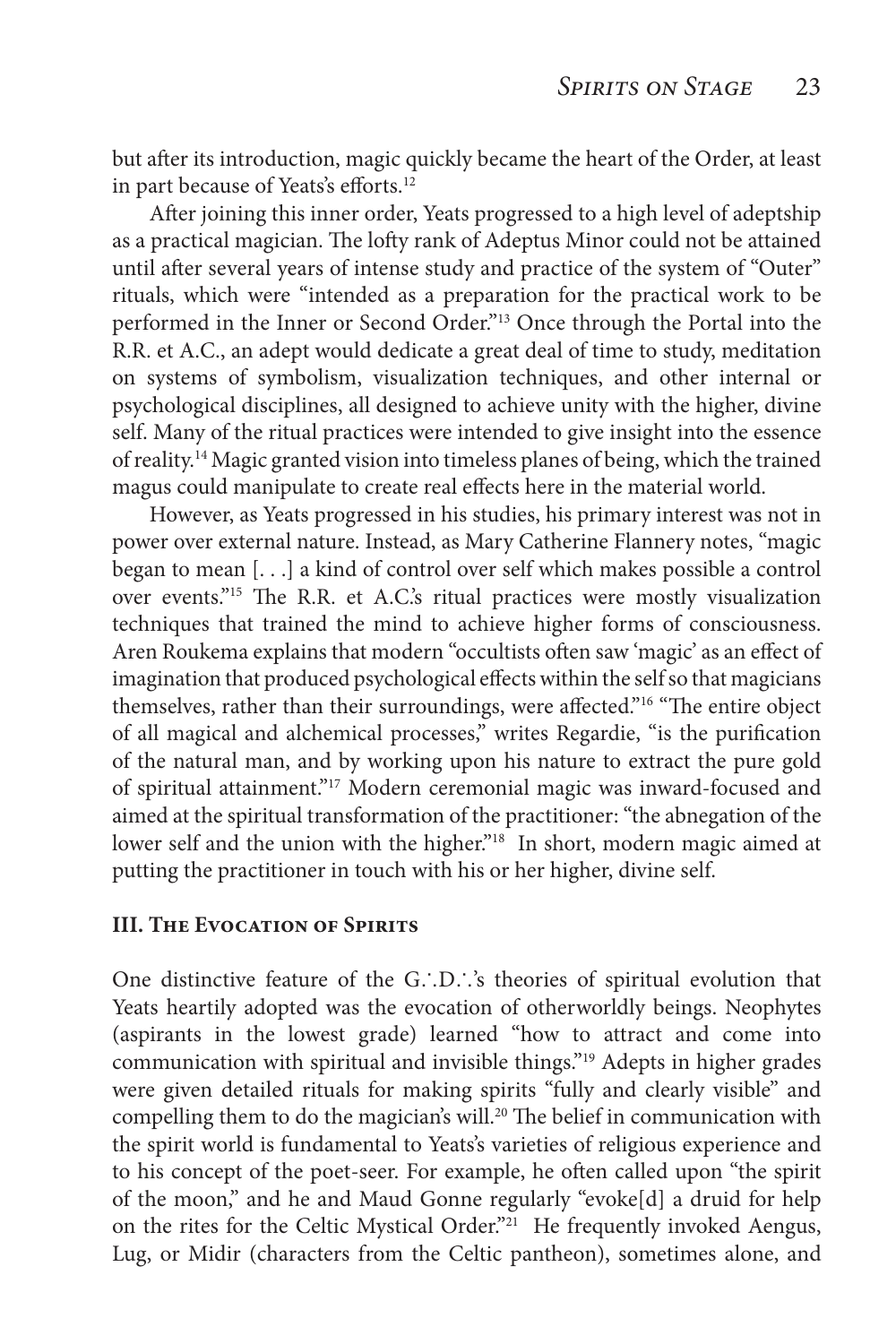sometimes together with Gonne or with his uncle George Pollexfen.<sup>22</sup> Later, of course, his wife George performed automatic writing, taking dictation "purporting to be from disembodied communicators from realms of spirit," and that material formed the basis of *A Vision*. 23 He also attended séances, recorded communications with a putative spirit called Leo Africanus, and wrote essays on spiritualism and clairvoyance. He describes a realistic séance in *Words Upon the Window-Pane*, and evocations appear in *Rosa Alchemica*. The existence, immortality, and transformation of souls, as well as ongoing dialogue with them after death, were crucial to him.

The theme of spirit evocation runs through four prose works that Yeats composed between 1895 and 1901, the same period when he was actively revising *The Countess Cathleen* following his admission into the R.R. & A.C. The first, a brief essay entitled "The Moods" that appeared in *The Bookman*, 24 makes no mention of magic *per se*, but it does make bold claims about the revelatory power of poetry and drama. Yeats describes literature as "wrought about a mood... as the body is wrought about an invisible soul,"25 and he further asserts that these moods "are the labourers and messengers of the Ruler of All"; they are "gods" or "angels."26 The feeling invoked by a literary work is an otherworldly entity, making its presence or nature felt via the symbols the author has assembled. Yeats's "moods" are thus more than mere conveyors of emotion, atmosphere, or tone. They are revelations that enable the individual to have a "part in eternity."<sup>27</sup> The poet-mage has a particular responsibility in relation to these revelatory moods: "the imaginative artist [. . .] belongs to the invisible life, and delivers its ever new and ever ancient revelation."28 The artist, Yeats believed, was a kind of prophet-seer, communicating salvific revelation.

His next essay on the theme of evocation, "The Symbolism of Poetry," was published in *The Dome* in April 1900, and it expands the messenger motif.<sup>29</sup> This piece is a rejoinder to those readers who think that poetry does not need to be theorized. On the contrary, Yeats writes, all writers and artists "have had some philosophy," and it "has evoked their most startling inspiration, calling into outer life some portion of the divine life."30 The words "evoked" and "calling" are clearly intentional, for he literally means the evocation of spirits. The phrase "divine life" refers to unity with the higher self, which was the goal of all modern magic. By referencing the "outer life," he reminds artists of their obligation to share revelations with their audiences. Later in the essay, he makes this claim explicit: "All sounds, all colours, all forms, either because of their preordained energies or because of long association, *evoke* indefinable and yet precise emotions, or, as I prefer to think, call down among us certain disembodied powers"—certain moods, gods, or angels—"whose footsteps over our hearts we call emotions."31 The word "evoke" here is precise. Yeats, the magical practitioner who recently learned to evoke spirits as part of his R.R. &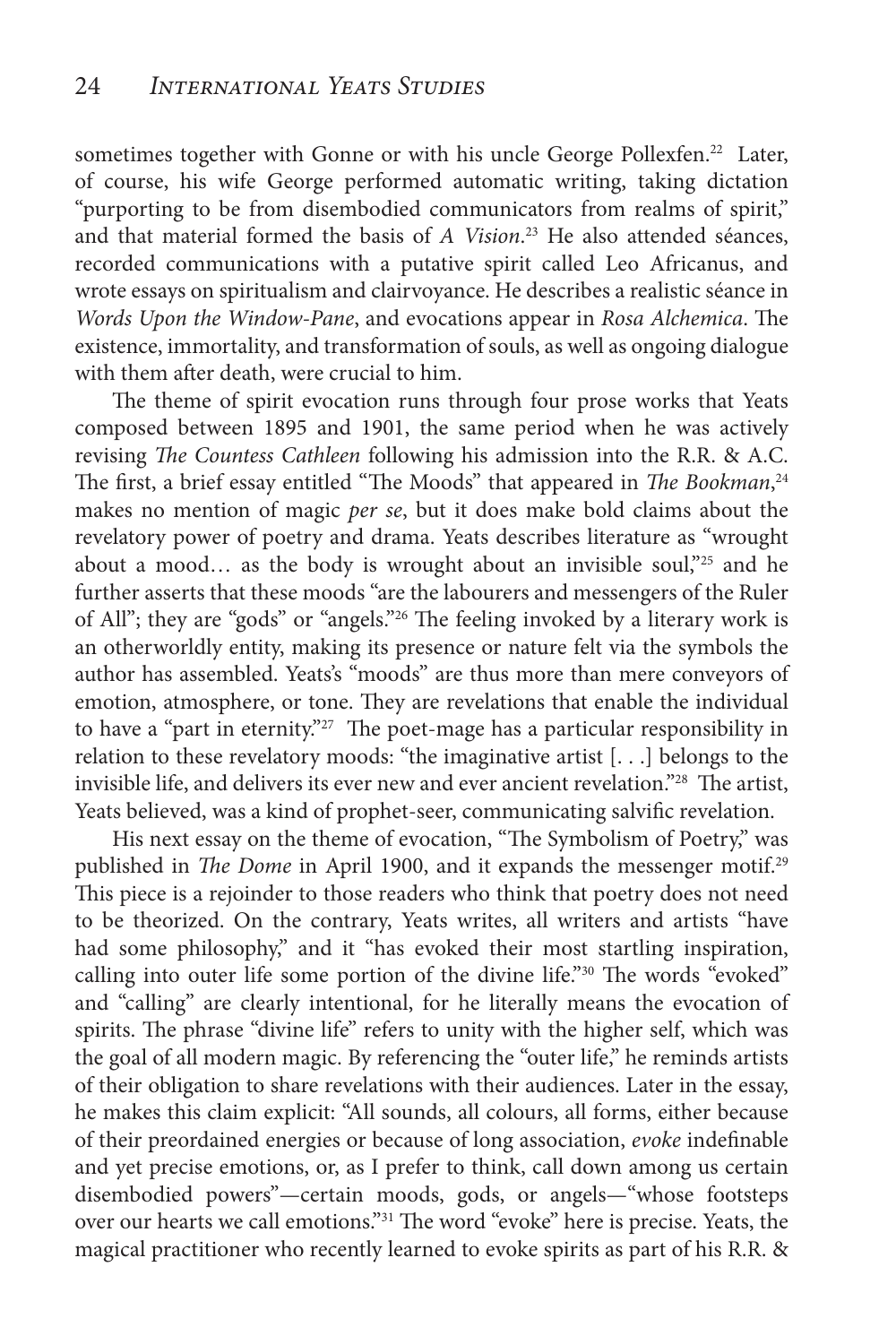A.C. training, believes that the symbolic arrangement of words and images in poetry actually calls down—or calls up—divine spirits. Poetry and drama are magical: they are efficacious for invoking spiritual beings.

The third prose work on this topic is the essay "Magic," written in 1900–01 when the R.R. & A.C. was in the throes of its leadership crisis.<sup>32</sup> He delivered this material as a lecture on May 4, 1901, and it was published in *The Monthly Review* in September 1901, and then again in *Ideas of Good and Evil*. 33 This is his public expression to the uninitiated world at large of his spiritual beliefs. Its opening is designed to startle readers: "I believe in the practice and philosophy of what we have agreed to call magic," and, he further declares, "in what I must call the evocation of spirits."<sup>34</sup> He goes on to say that, while he does not know what these spirits are, he believes in "the power of creating magical illusions, in the visions of truth in the depths of the mind when the eyes are closed."35 He contends that human minds flow in and out of one another, sharing memories and archetypes in a great *Anima Mundi*, the vast collective unconscious which "can be evoked by symbols."36 Taken in context with "The Symbolism of Poetry," it becomes clear that this is a reiteration of the doctrine that divine spirits can be called up by words and images—symbols—written on a page, spoken aloud, or performed on a stage.

Yeats's belief in the artistic evocation of spirits is reinforced throughout the essay, suggesting that its real subject is not the initiated magician but the poet. When, for example, he wants to stress that spiritual power resides in the sequence of phonemes—the very vibrations of sound waves—he asks rhetorically, "Have not poetry and music arisen, as it seems, out of the sounds the enchanters made to help their imagination to enchant, to charm, to bind with a spell themselves and the passers-by?"<sup>37</sup> Invocation relies heavily on acoustics, for it is "operated through the harmonious combination of the forces of sound, Colour, Number and Form."38 Further emphasizing the magical power of the poet, he suggests that "Men who are imaginative writers to-day may well have preferred to influence the imagination of others more directly in past times."<sup>39</sup> In other words, both magicians and writers use their imaginations to influence other people's imaginations: both use symbols to invoke and evoke "invisible beings, far-flung influences."40 Both the magician and the creative writer can use "spoken words" or "unspoken thought" to call spirits "up, as it were, out of Hell or down out of Heaven."41 These three essays together make clear that Yeats believed in the literal existence of supernatural beings who could be evoked by words and symbols, either in magical ritual or in creative writing, to share eternal truths with an audience.

While Yeats's public essays on moods, symbolism, and magic contain startling revelations about his occult beliefs, a privately printed pamphlet divulges much more. Written in March 1901 and given to the Adepti in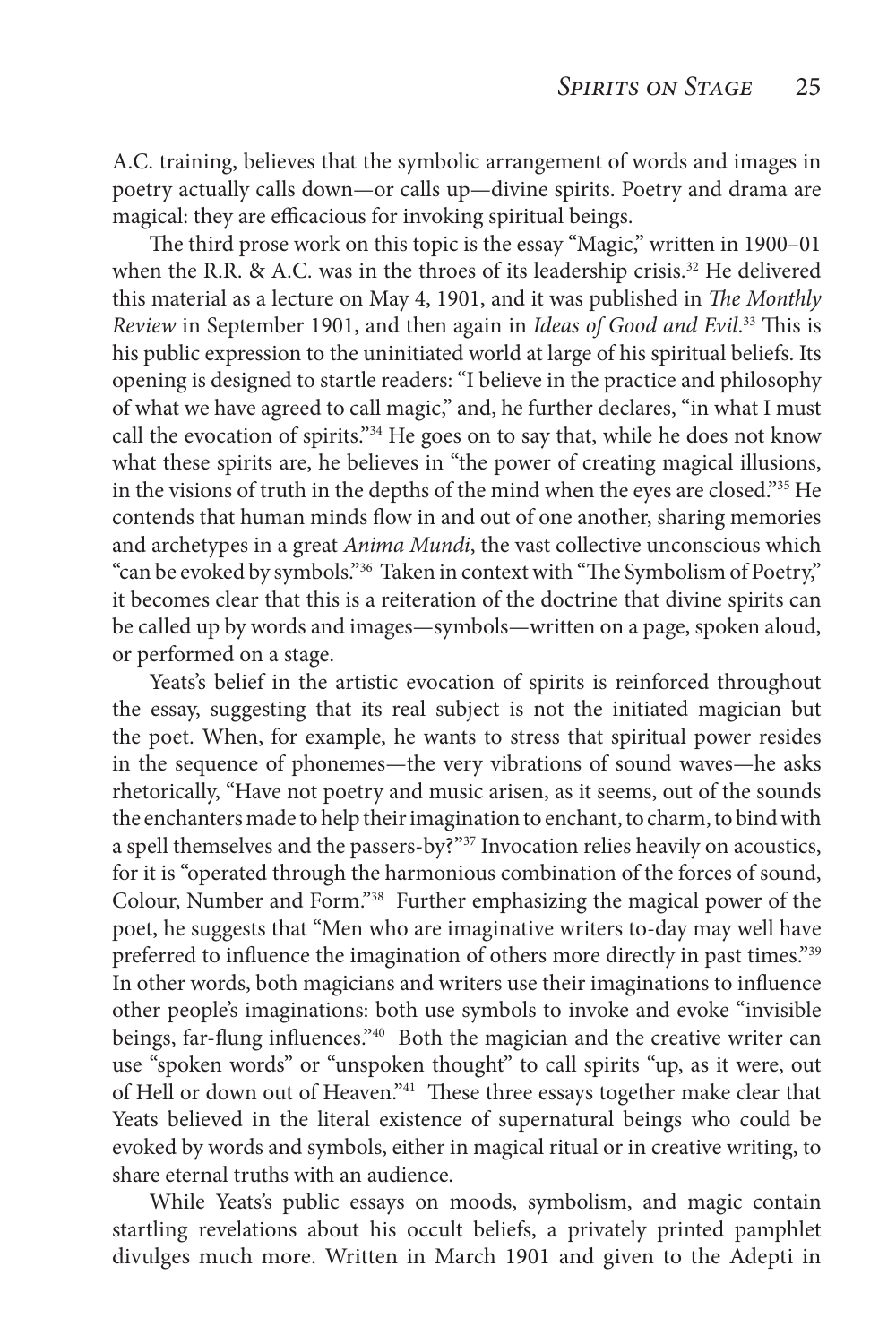April 1901 "to warn his colleagues against the danger of fragmentation,"42 this pamphlet, entitled *Is the Order R.R. & A.C. to remain a Magical Order?*, reveals Yeats's beliefs in the invisible masters of the "Third Order," in the organic vitality of the Order, and in the dangers of calling up evil spirits unintentionally. After a schism divided the G∴D∴'s leadership, splinter groups had begun to form among the remaining Inner Order members. Yeats believed that such divisions were extremely dangerous, and he wrote this pamphlet to urge unity. Yet it is no dry committee report. According to Margaret Mills Harper, this document "represents an early attempt to meld matter with presentation, to speak not as a solitary genius but as a personality joined to the minds of others and linked by correspondence to higher authors on the chain."43 Its diction, underlying assumptions, obscure references, and goals all assume a like-minded community of adepts highly versed in magical theory and practice. It has far-reaching implications for understanding his work from this period and beyond, as it "represents his most thoughtful philosophical observation about the nature of the universe and of man's relationship to everything outside himself."44 It is the bridge between his magical endeavors and his theatrical turn.

Yeats begins this essay by reminding his fellow Adepti that they have to decide whether they intend the R.R. & A.C. "to remain a Magical Order at all, in the true sense of the word."45 But what does "magical" mean here? According to Yeats in 1901, "The central principle of all the Magic of power is that everything we formulate in the imagination, if we formulate it strongly enough, realises itself in the circumstances of life, acting either through our own souls, or through the spirits of nature."46 Magic, then, is the act of imagining something and, through deep concentration, making it real. It is a process of controlled meditation and visualization that can have an effect either inside the magical practitioner or outside in the phenomenal universe. It is, he states, "a discipline that is essentially symbolic and evocative."<sup>47</sup> Given what we have already seen in the essays on moods, symbolism, and magic, we know that "symbolic" and "evocative" are equivalent for Yeats. The use of words—whether in ritual, poetry, or dramatic performance—to evoke symbols results in the invocation of spirits. Magic, poetry, and drama all involve a master of words conjuring symbols in another's imagination, which activates spiritual forces and effects real change in that person's consciousness.

This pamphlet "in effect concluded the episode" of the Order's leadership crisis, but Yeats's warnings were not heeded.<sup>48</sup> The R.R. & A.C. only lasted another two years. In 1903, the Order split in two: Yeats and the more magically inclined adepts went one way, forming the Amoun Temple of the Stella Matutina branch of the G∴D∴, while the more mystically inclined Christian members went another. He had written that separating into groups creates "centres of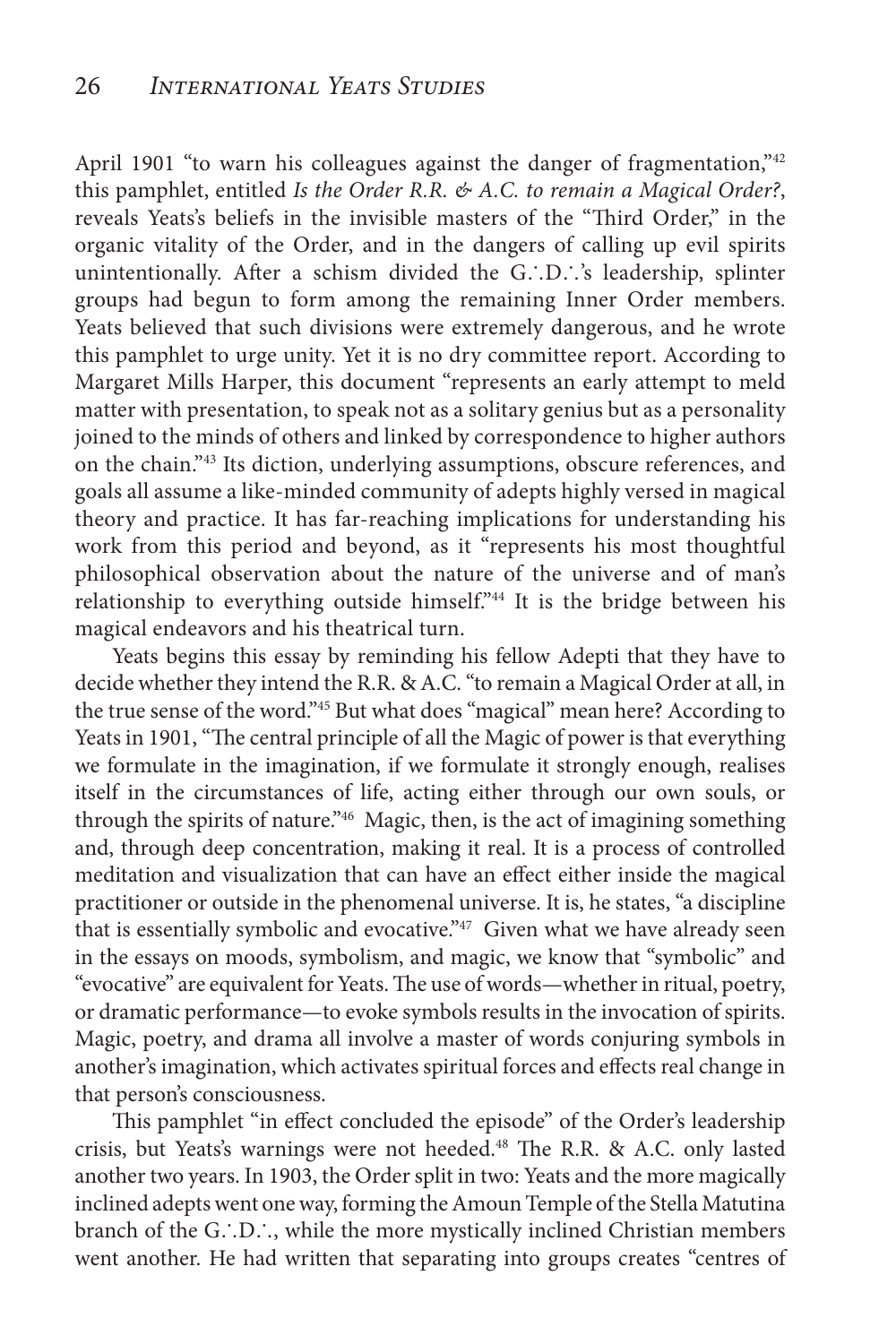death, to this greater life [of the Order]; astral disease sapping up, as it were, its vital fluids."49 Yeats's pamphlet proved prophetic, and he turned to drama to express his spiritual beliefs.

Many scholars agree that the turn of the century saw Yeats increasingly directing his energies toward the theater. "After 1897–98," writes Flannery, "Yeats turned away from active revolutionary politics and toward the theatre."50 Terence Brown agrees that "it was upon the enabling powers of drama and mythology, which he had already begun to exploit as an artist in the 1890s, that his imaginative survival would increasingly come to depend in the new century."51 Yeats himself saw this happening: "His own view, at this juncture," claims R. F. Foster, "was that his future lay in poetic drama" (*Life 1* 218).

His turn toward drama, however, did not mean that he was repudiating magic; rather, he brought his experience with staging magic ritual to his work in theater. He did not decide to be an author instead of a magician, for he saw the two vocations as coterminous, writing in 1900: "I cannot now think symbols less than the greatest of all powers whether they are used consciously by masters of magic, or half unconsciously by their successors, the poet, the musician and the artist."<sup>52</sup> Artists are not merely the successors of magicians: they *are* magicians, working their spells in public rather than in private and on the audience's imagination rather than on the forces of nature. Indeed, the artist-poet-playwright is the greater of the two, for it is "the function of the chosen spirit, the seer, to project his visions in the concrete imagery and symbolism of art [. . .]. The artist has a higher function than the 'magician.' The artist, in effect, goes one step further," bringing salvific eternal knowledge to an audience.<sup>53</sup>

Theater and ritual have long been associated, but in Yeats's plays, they are fused. "Occultism, or [. . .] spiritual ideas, underlie all his early plays" writes Richard Ellmann, while Michael Sidnell and Wayne Chapman observe that magic "pervades" *The Countess Cathleen*; these observations are perfectly true, but do not go far enough to explain the specificity of his occult dramaturgy.<sup>54</sup> Foster comes closer when notes that Yeats believed "the function of art was to invoke spiritual realities" (*Life 1* 210). As we have seen, Yeats quite literally believed that his poetry and plays invoked spiritual realities, even spiritual beings. But it is not merely that Yeats was involved in occult rituals, enjoyed the theatricality of those rites, and used what he learned as an initiate to color his own plays and heighten their drama. He goes much farther than that. Yeats actually *stages* occult rituals in *The Countess Cathleen*, performing before the public the ceremonies he learned in secret.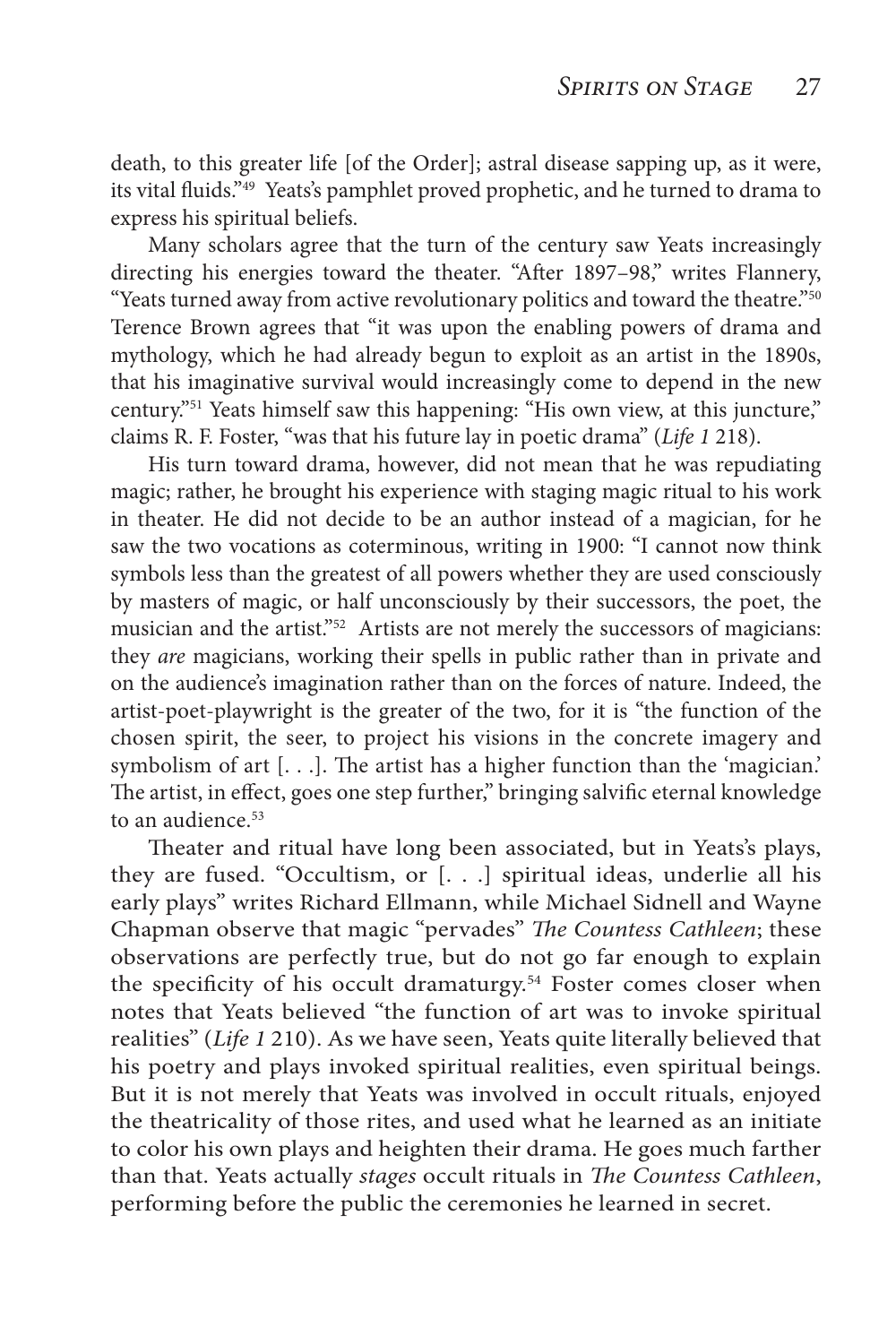#### **IV. The Play & the Rite**

In particular, *The Countess Cathleen* stages elements of the initiation ceremony into the Grade of Adeptus Minor. Roukema writes that it is "one of the most impactful occultist rituals."55 Regardie describes it as "the jewel in the crown of the Order ceremonial system" and "the most important as well as the most beautiful of the grade rituals employed by the Golden Dawn."<sup>56</sup> This rite was "an extremely complex ritual in four parts [...] quite unlike anything that the candidate had experienced before. It was a second initiation, not a mere progression, and it involved the symbolic death and resurrection of the candidate."<sup>57</sup> The imagery and choreography of this ritual were theatrical, visually impressive, "startling and spectacular," emotionally effecting, and "awe-inspiring."<sup>58</sup> R. A. Gilbert writes that "the effect on candidates must have been overwhelming."59 Brown writes that it "fed the poet's imagination with a richly profuse symbolism," turned him into a symbolist, and led him to "expect poetry to serve as a handmaiden to magic."60 An examination of the play Yeats was revising after this time reveals how true these claims are.

*The Countess Cathleen* is the story of a noblewoman who sells her soul to two demons in exchange for money to feed her starving tenants. She dies of a broken heart, but her soul goes to heaven because her motives were pure. As Yeats revised the text many times, its enactment of Rosicrucian beliefs became less analogical and more literal. *The Countess Cathleen* is "Yeats's most revised work," both in the number of changes and the length of revision period (over thirty years); consequently, it is "the most complex to collate" of all his plays.61 Five versions were published between 1892 and 1913, and other variations exist in manuscript form and in notes from performances.<sup>62</sup> For the purposes of this article, I am interested in all revisions that occurred after 1893, regardless of when they enter the manuscript record or publication history. I do not pursue the chronology of revision beyond noting whether a variant was present before Yeats's Adeptus Minor initiation or introduced afterwards.<sup>63</sup> The play evolved significantly even in just those first three years. By 1895, "the mood was utterly transformed."64 The new version had a more lofty, spiritual atmosphere, "an elaborate mythological imagery," and profound "new meanings." Specifically, I assert that those "new meanings"<sup>65</sup> reveal the influence of the Adeptus Minor initiation ceremony in their emphasis on the soul's Christ-like nature and the poet's role as seer. There are eight important revisions Yeats made after his inner-order initiation, which I shall detail below..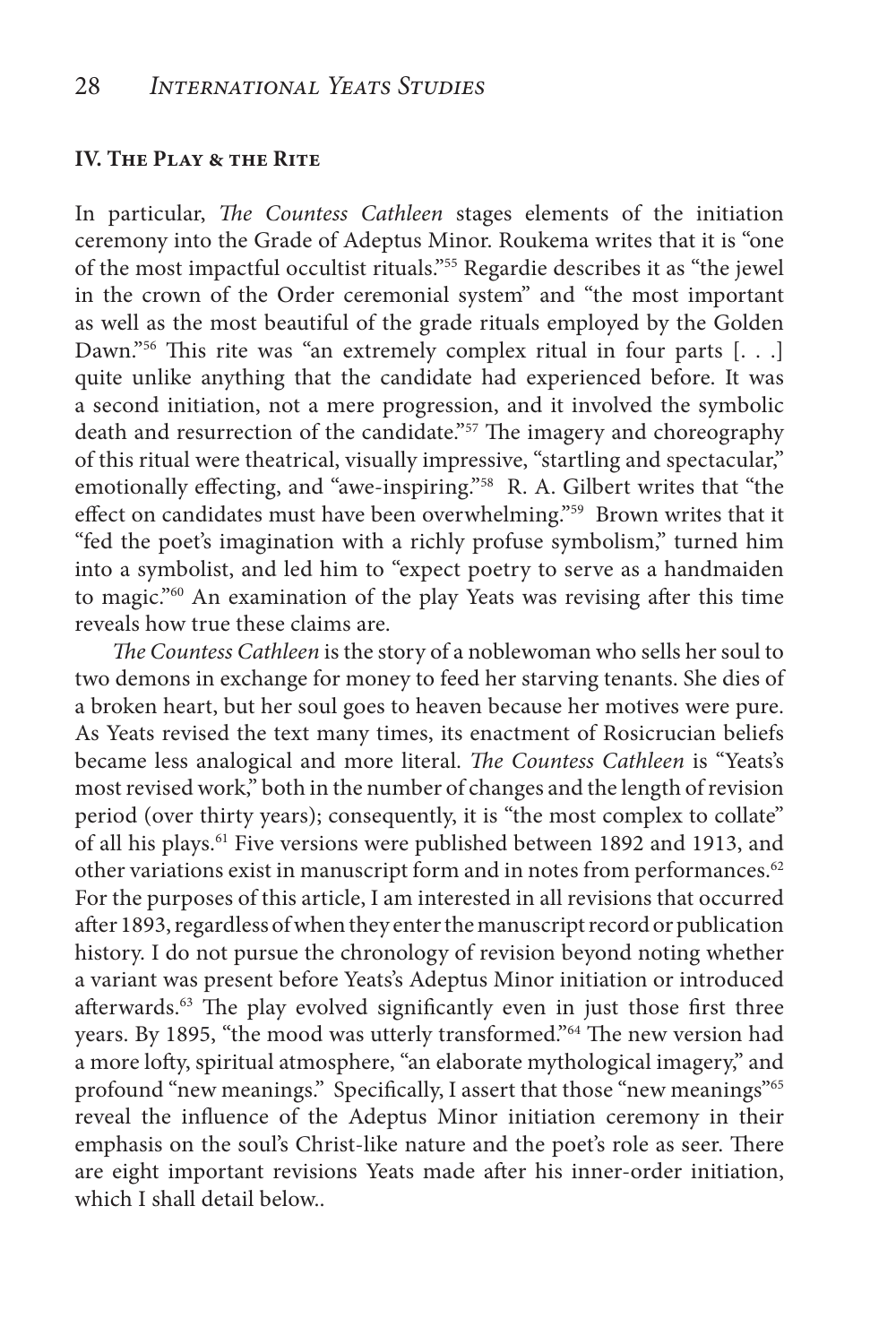#### **1. Cathleen's Charity**

The first lesson taught by the Adeptus Minor ritual is the importance of humility and self-sacrifice. At the beginning of the ceremony, the candidate is "warned that not in any vainglorious spirit are the mysteries to be approached."<sup>66</sup> Because the candidate has entered, symbolically at least, in an attitude of pride, the officiant issues a rebuke:

O Aspirant! It is written that  $he^{67}$  who exalteth himself shall be abased, but that he who humbleth himself shall be exalted, and that blessed are the poor in spirit for theirs is the Kingdom of Heaven. It is not by proclamation of honours and dignities, great though they may be, that thou canst gain admission to the Tomb of the Adepti of the Rose of Ruby and the Cross of Gold, but only by that humility and purity of spirit that befitteth the aspirant unto higher things.<sup>68</sup>

As an enactment of the aspirant's humility, the leaders strip off his fancy ornaments, "clothe him in the black robe of mourning," and proclaim: "Let his hands be bound behind his back, symbolic of the binding force of his obligations, and put a chain about his neck, the emblem of repentance and humility."<sup>69</sup> The physical enactment of self-deprecation was designed to make a deep impression upon an imaginative candidate.

Although the Countess Cathleen is a model of the virtues of humility, purity of spirit, and selflessness in all versions of the play, the memory of Yeats's own symbolic mortification was likely a key factor in his decision to alter the opening scene so that her charitable spirit is rendered even more obvious. Originally, the setting was a public inn, and Cathleen did not appear. In the revised version, Cathleen, Oona (her old nurse), and the poet Aleel visit the Rua family in their poor cottage, a setting which emphasizes their poverty and thus lends greater force to Cathleen's charity when, in response to their hungry lamentations, she "empties her purse upon the table."<sup>70</sup> The fact that she wishes she had more money to give, having already dispensed the rest to others in need, further highlights her charitable spirit, but, more importantly, it speaks to the primary force of Yeats's revisions—the establishment of Cathleen's role as a humble, self-sacrificial figure and symbolic aspirant.

#### **2. Ceremonial Crucifixion and Burial**

In the next part of the Adeptus Minor ritual, there are two scenes enacting death, burial, and resurrection. First, there is a mock crucifixion. An officiant commands: "Let the Aspirant be bound to the Cross of Suffering."<sup>71</sup> The stage directions indicate: "*The aspirant is led to the Cross, and his hands are put*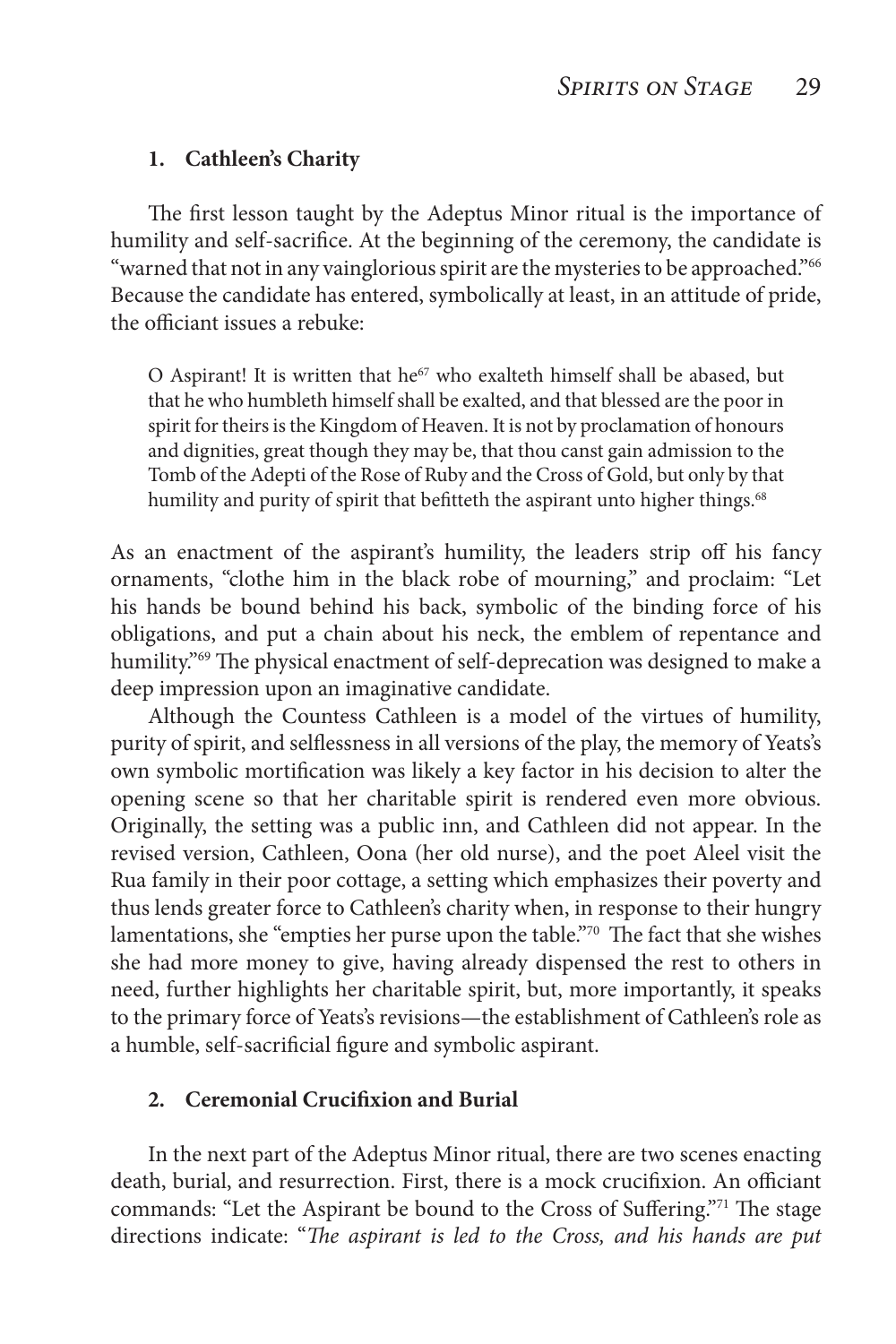*through the running nooses and cords are bound about his waist and feet*."72 Regardie interprets this mock crucifixion as an example of the "'Dying God' formula about which in *The Golden Bough* Frazer has written so eloquently."73 While he admits that "examples of this are to be found in every mythology and every mystical religion that our world has ever known," Regardie boasts: "I doubt that it has ever attained to a more clarified and definite expression than in this ceremony of the Adeptus Minor grade."74 Be that as it may, having the aspirant enact the crucifixion is certainly a dramatic means of encountering the "dying god" myth.

After the initiate undergoes the mock crucifixion, an oath of secrecy is administered, and then the ceremony proceeds to burial:

the candidate is now removed from the cross, and the officers then narrate to him the principal facts in the history of the founder of the Order—Christian Rosenkreutz. [. . .] When the history lecture mentions the discovery of the vault wherein the tomb and body of the illustrious Father were discovered, one of the initiating adepts draws aside a curtain, admitting the candidate to a chamber erected in the midst of the temple.75

There is a vault built in an inner room of the space where the ritual is being enacted: an elaborate structure covered with significant symbols. Regardie writes that the revelation of the vault was meaningful and memorable: "As a climax to the very simple temple furniture of the Outer grades, it comes as a psychological spasm and as a highly significant symbol."76 It appears that in the case of Yeats-as-aspirant, this was certainly true.

A more dramatic moment was yet to come. The ceremony of "the Second Point" is the most theatrical section. The initiate is taken inside the Vault or Tomb, where an altar stands in the middle of the space. At the appropriate moment in the ritual, two of the presiding adepts roll the altar off to one side revealing a coffin underneath it. The adepts open the lid, and "the candidate, no doubt to his great surprise, beholds the head of the Chief Adept, who is lying with his eyes closed."77 As the stage directions indicate: "*Chief Adept lies in Pastos on his back to represent C.R.C. [Christian Rosenkreutz]*" and then (quite a while later, so the altar and coffin must have had good ventilation), the Second and Third Adepts "*open lid, disclosing Chief Adept within*."78 The revelation of the body of their Chief in a coffin is a theatrical, emotionally impressive moment.

#### **3. Staging Cathleen's Body**

Yeats revised the ending to imitate the choreography of the buried Chief Adept. At first (in 1892), the stage directions after line 810 read: "*A row of spirits carrying the lifeless body of the COUNTESS KATHLEEN descend slowly*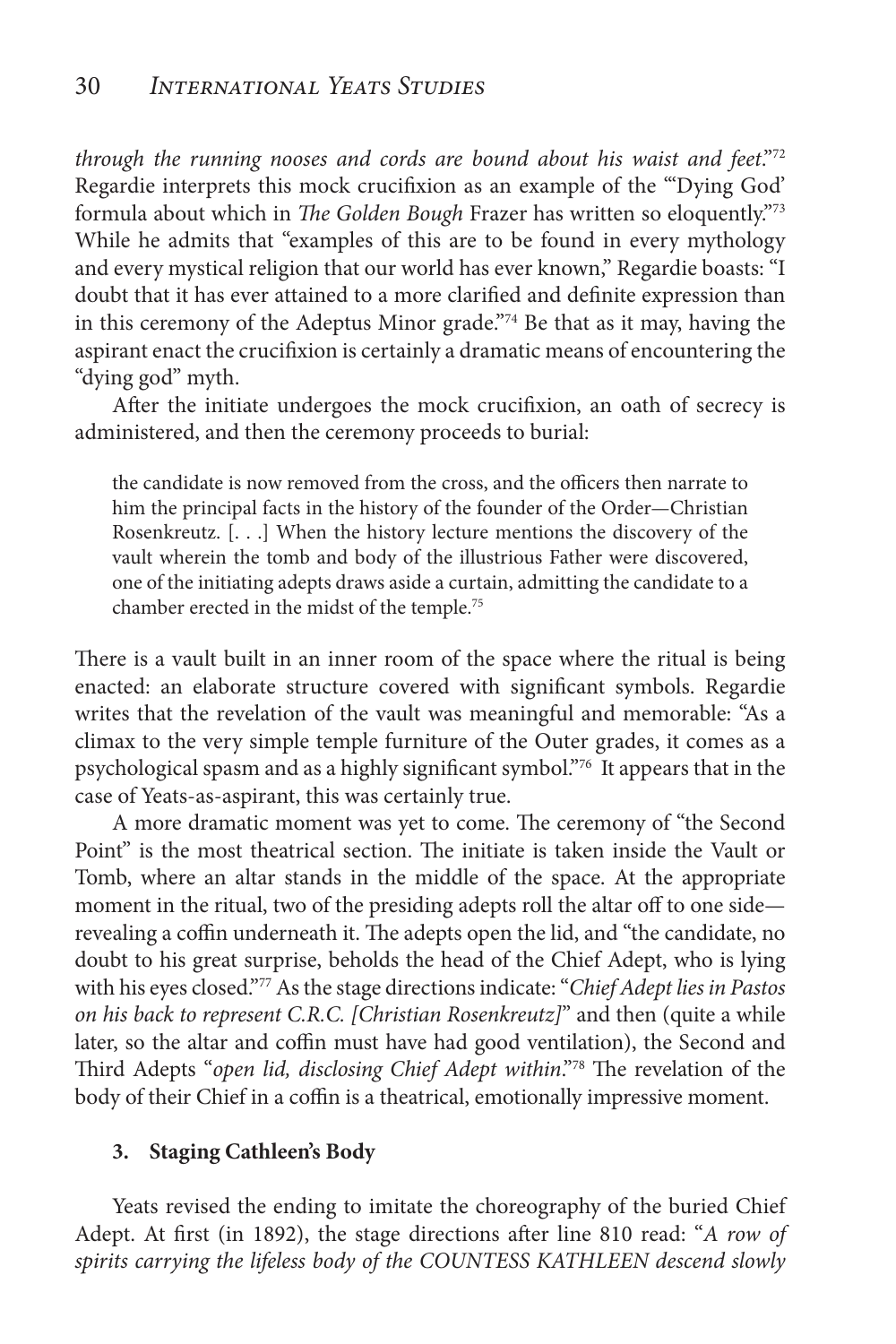*from the oratory. [. . .] The spirits lay the body upon the ground with the head upon the knee[s] of OONA*."79 Cathleen is dead. Her corpse is carried on stage, her head laid upon the lap of her friend. At first, Yeats had Cathleen die offstage soon after signing away her soul and did not show her on stage again until the presentation of her lifeless body.

However, he later changed the stage directions to these: "*The peasants return. They carry the COUNTESS CATHLEEN and lay her upon the ground before OONA and ALEEL. She lies there as if dead*."80 The most important change here is that Cathleen is not dead: "*She lies there as if dead*" (emphasis mine)—but she is still alive. The audience might think she is dead when she is carried in, but then she speaks. This modification enacts the shock an aspirant must have felt when the altar was rolled away, the coffin lid was opened, and the body of the Chief Adept was revealed inside, lying motionless, eyes closed; but then, with relief, the aspirant realized his chief was still alive. Yeats also altered the staging of Cathleen's (still-living) body. It is laid out upon the ground, positioned as if for burial. Her head is not put into Oona's lap; she is at a little distance from the people who love her, her body carefully arranged upon the earth. In other words, her body is choreographed to correspond to that of the Chief Adept's, buried in the earth beneath the altar.

These two changes—keeping Cathleen alive and staging her body as if for burial—are designed to convey the meaning Yeats believed he found in the Adeptus Minor ritual. As is usual in modern magical systems, one symbol represents many things: the entombed Chief represents simultaneously the candidate's higher genius, the legendary founder Christian Rosenkreutz, Osiris, Christ, and all other dying-and-rising-god archetypes—which in turn are all metaphors for the individual soul's potential godhood. The buried body represents "the aspirant's higher Self which is hidden and confined within the personality, itself wandering blindly, lost in the dark wilderness."81 Similarly, Cathleen has been wandering in a dark wood at the beginning of the play another post-initiation addition. In the added scene at the Rua family's cottage, she tells them: "I was bid fly the terror of the times," but "I have lost my way."<sup>82</sup> She is in great distress, wandering and lost. But at the end of the play, after she has submitted to a kind of crucifixion—the sacrifice of her soul for the sake of others—she receives a ritual choreography that associates her body with the higher self.

#### **4. Sermon from the Grave**

In the Rosicrucian ritual, after the revelation of the Chief Adept's body, the aspirant is treated to a sermon. Lying there in the "pastos" or coffin, "without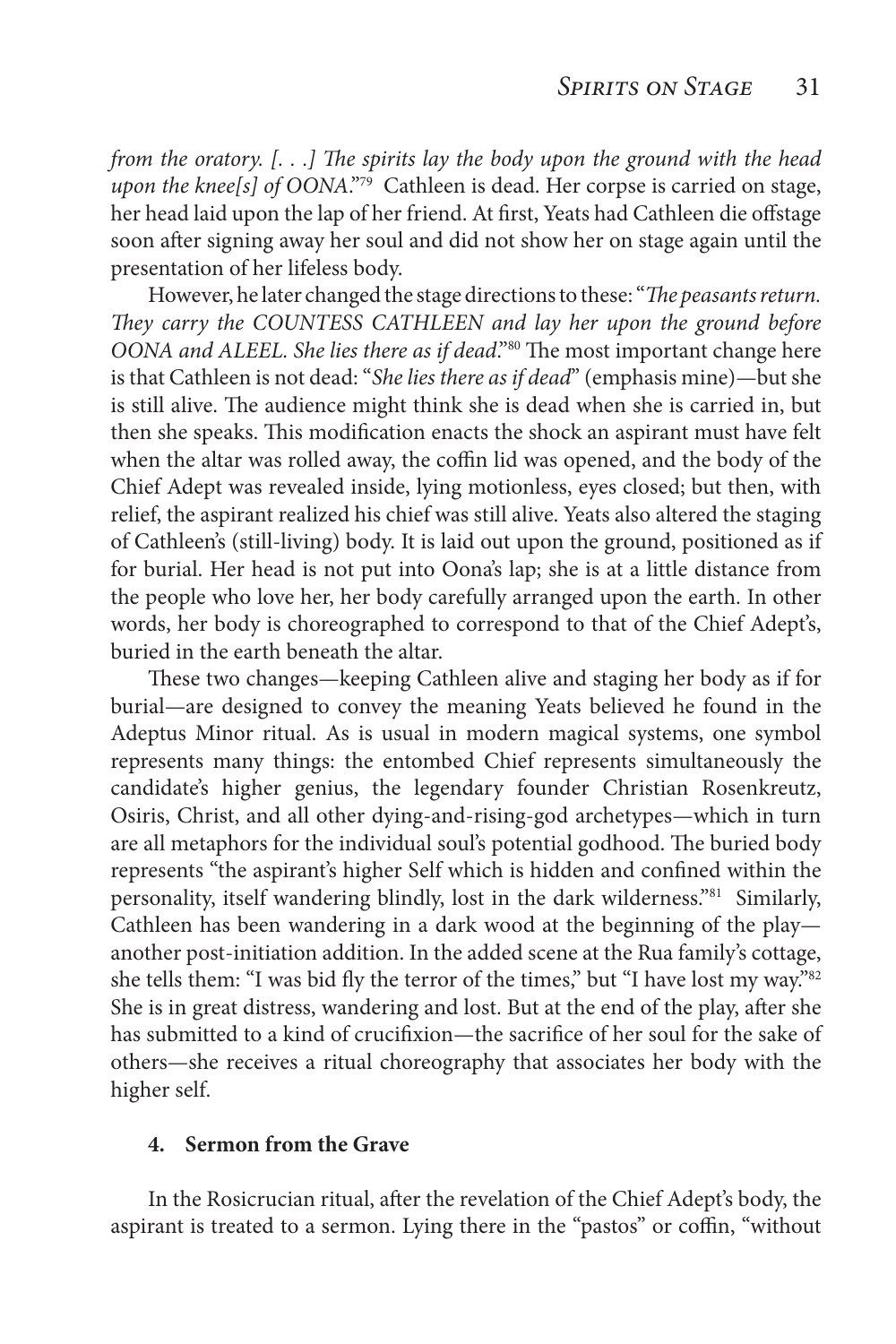moving or opening his eyes, the Chief Adept utters a brief discourse" as if from beyond the grave.<sup>83</sup> The aspirant is declared to be:

Buried with that Light in a mystical death, rising again in a mystical resurrection, cleansed and purified through Him our Master, O brother of the Cross and the Rose. Like Him, O adepts of all ages, have ye toiled. Like Him have ye suffered tribulation. Poverty, torture and death have ye passed through. They have been but the purification of the Gold.<sup>84</sup>

The Chief continues in that alchemical vein: "In the alembic of thine heart, through the athanor of affliction, seek thou the true stone of the Wise."85 Although the death and resurrection imagery are obvious in this alchemically inflected speech, the dramatic visual presentation would likely have made this point in the ritual especially memorable for the aspirant.

### **5. Cathleen's Deathbed Speech**

That may well have been the case for Yeats, as he revised the ending of *The Countess Cathleen* to include a speech issued from a grave. Lying on the ground as if arrayed for burial, Cathleen, "half-rising," enjoins her attendants:

Bend down your faces, Oona and Aleel: I gaze upon them as the swallow gazes Upon the nest under the eave, before He wanders the loud waters: do not weep Too great a while, for there is many a candle On the high altar though one fall. Aleel Who sang about the people of the raths, That know not the hard burden of the world, Having but breath in their kind bodies, farewell! And farewell Oona, who spun flax with me Soft as their sleep when every dance is done: The storm is in my hair and I must go. *[She dies]*86

There are many aspects of this speech that are performative of the Adeptus Minor ceremony. The high altar on which the candle-souls are burning is taken directly from the staging of the ritual's Second Point, which includes an altar in the middle of the many-sided vault.<sup>87</sup> Cathleen's command to Oona and Aleel to "bend down" puts them in the posture of the aspirant—standing over the Pastos—and positions her in the role of the apparently dead Chief Adept lying in the Tomb.<sup>88</sup> Her injunction not to "weep / Too great a while" echoes the sermon's statement that tribulation, poverty, torture, and death are all only "the purification of the Gold": in both cases, grief will give way to something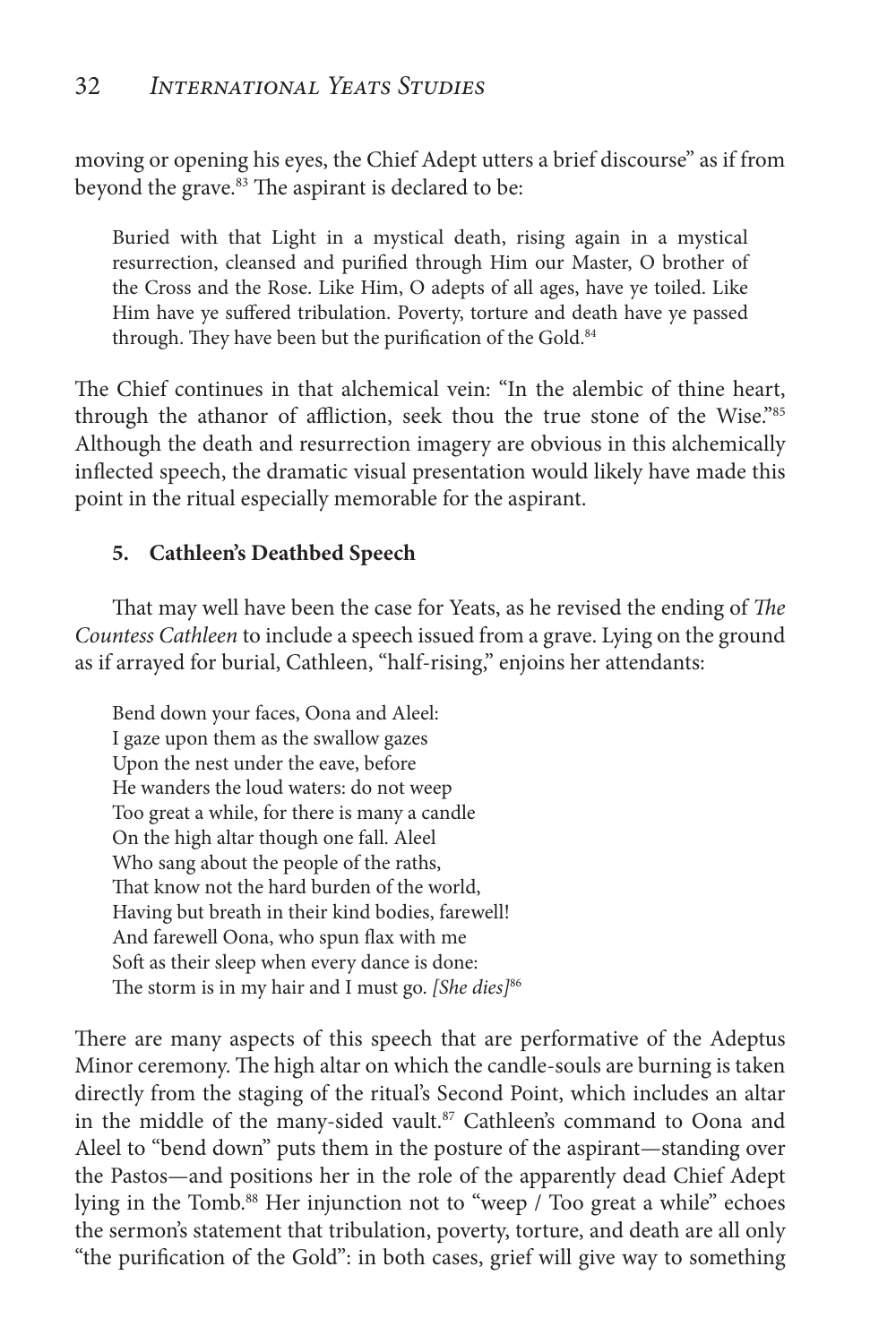better. Both talks promise that sorrow and suffering only last for a short time because of the offered hope of resurrection. In the Rosicrucian sermon, this hope is made explicit. The speech begins with a claim that the aspirant's higher self, like the Chief in the coffin, is "Buried with that Light in a mystical death" and will "ris[e] again in a mystical resurrection."89 In Cathleen's speech, the only hope of a glorious future is in the subtle hint provided by the little light of candle flames: "there is many a candle / On the high altar though one fall."90 She does not know, of course, that her soul will be accepted by God and go to heaven; the audience must wait a few more moments to receive the vision that brings such a promise. Peter Ure writes that the new ending "is undoubtedly more effective than the final scene was in the 1892 version" because it "gratifies expectation by giving the Countess a death-bed and not just a funeral,"91 but equally important, Yeats's revision deepens the spiritual impact of the play by infusing it with Rosicrucian doctrine.

#### **6. Serpent and Lightning/Sword**

The next sizable revision is the inclusion of an important symbol that serves as a framing device at the beginning and end of the ceremony: the dual image of the Serpent and the Lightning/Sword. These represent various modes of enlightenment available to the aspirant. At the beginning of the ceremony of the First Point, when the aspirant is told to humble himself, he is stripped of all his ornaments and given a diagram to hold. This diagram depicts "sword and serpent," because—as the Second Adept informs him—"the flaming sword and the serpent of wisdom shall be the symbol which shall procure thee admission" to the vault.<sup>92</sup> According to the Kabbalistic system adapted by modern occultists, there are many paths towards enlightenment. The first, the way of the Serpent, is the most difficult, the slowest, and the most common. As summarized by Kathleen Raine, this first path is "the 'gyring, spiring' way of the Serpent, by which the wandering Fool makes his journey."93 It is the long, slow path of study, examinations, initiations, and rituals that most aspirants take years to complete.

But the path of the Sword or the Lightning is rare and precious: Raine explains that it occurs when "the descending lightning-flash [. . .] comes down from heaven to earth. It is the descent of inspiration."94 It is a sudden moment of direct revelation. In that instant, the goal of magical meditation is achieved, "symbolised by the Lightning Flash among the sacred leaves" and by a searing sword-light that "flows downward continually."95 This rare, direct revelation is sometimes compared to lightning, sometimes to a flaming sword, and sometimes to both at once: "We receive power," writes Yeats, "from those who are above us by permitting the Lightning of the Supreme to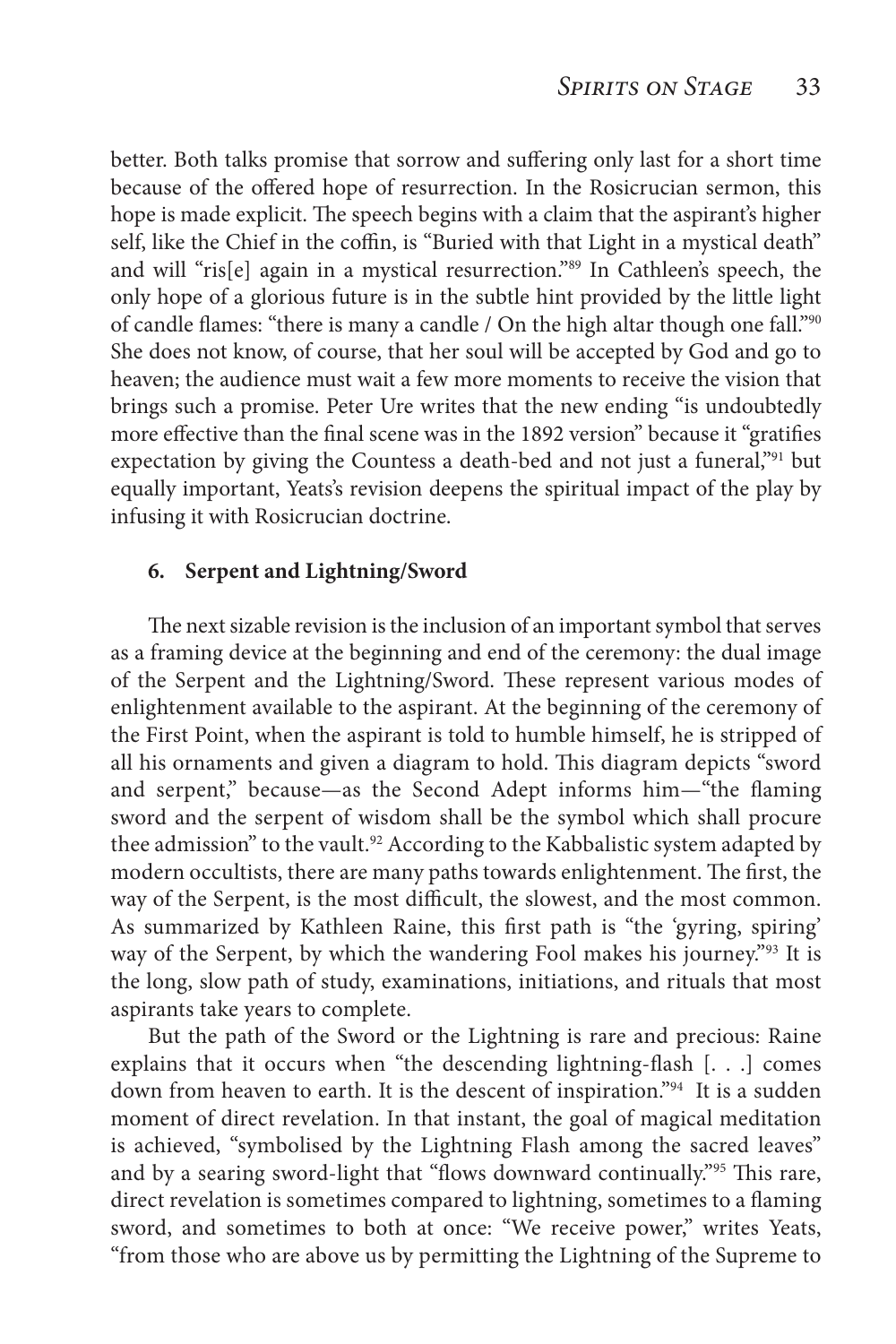descend through our souls and own bodies. The power [. . .] comes to a soul and consumes its mortality because the soul has arisen into the path of the Lightning, among the sacred leaves."96 A few special persons could be blessed by this instantaneous flash of enlightenment.

In the Third Point of the Adeptus Minor ceremony, one of the officiants goes into more detail about the symbolism of the winding serpent and the sword/lightning. Referring to the aspirant's "Admission Badge of the Sword and Serpent," the officiant explains: "The one is ascending, the other is descending; the one is fixed, the other is volatile; the one unites the Sephiroth, the other the Paths. Furthermore, in the Serpent of Wisdom is shown the ascending Spiral, and in the Sword the rush of the descending White Brilliance [. . .]."97 Although both serpent and sword represent paths to enlightenment, the sword of lightening, given only to the blessed few, is the most direct. At this moment, the Chief Adept attempts to call upon this rare inspiration on behalf of the initiate. The stage directions state: "*Chief Adept raises his hands, invoking the Divine White Brilliance*."98 He pauses. This pause is dramatically designed to give the aspirant time to visualize the flash of white lightning and to give a chance for enlightenment to perhaps occur. After the theatrical, pregnant pause, he says to the Aspirant: "'Arise now as an Adeptus Minor of the Rose of Ruby and the Cross of Gold in the sign of Osiris slain."99 In order to complete the initiation, "*All rise. Second and Third Adepts raise aspirant, and extend his arms in a cross*." Then they receive him as a full Adeptus Minor.<sup>100</sup> Thus, the ritual ends where it began: with the desire for a direct, descending lightning-bolt of inspiration.

#### **7. The Storm**

The same can be said of play's revised conclusion, in which that flash of enlightenment is symbolized, fittingly enough, by lightening. Whereas the 1892 version contains no mention of a thunderstorm, the version that first appears in the 1895 edition of *Poems* closes in more operatic fashion, as a wild lightning storm bursts into the play.<sup>101</sup> After Cathleen utters her last words, "The storm is in my hair and I must go,"102 Aleel, in his grief, stands and shrieks a curse against "Time and Fate and Change." The heavens respond with "*A flash of lightning followed by immediate thunder.*"103 Then, suddenly, Aleel sees the air full of spirits:

Angels and devils clash in the middle air, And brazen swords clang upon brazen helms: [*A flash of lightning followed by immediate thunder*] Yonder a spear, cast out of a sling, Has torn through Balor's eye, and the dark clans Fly screaming as they fled Moytura of old.<sup>104</sup>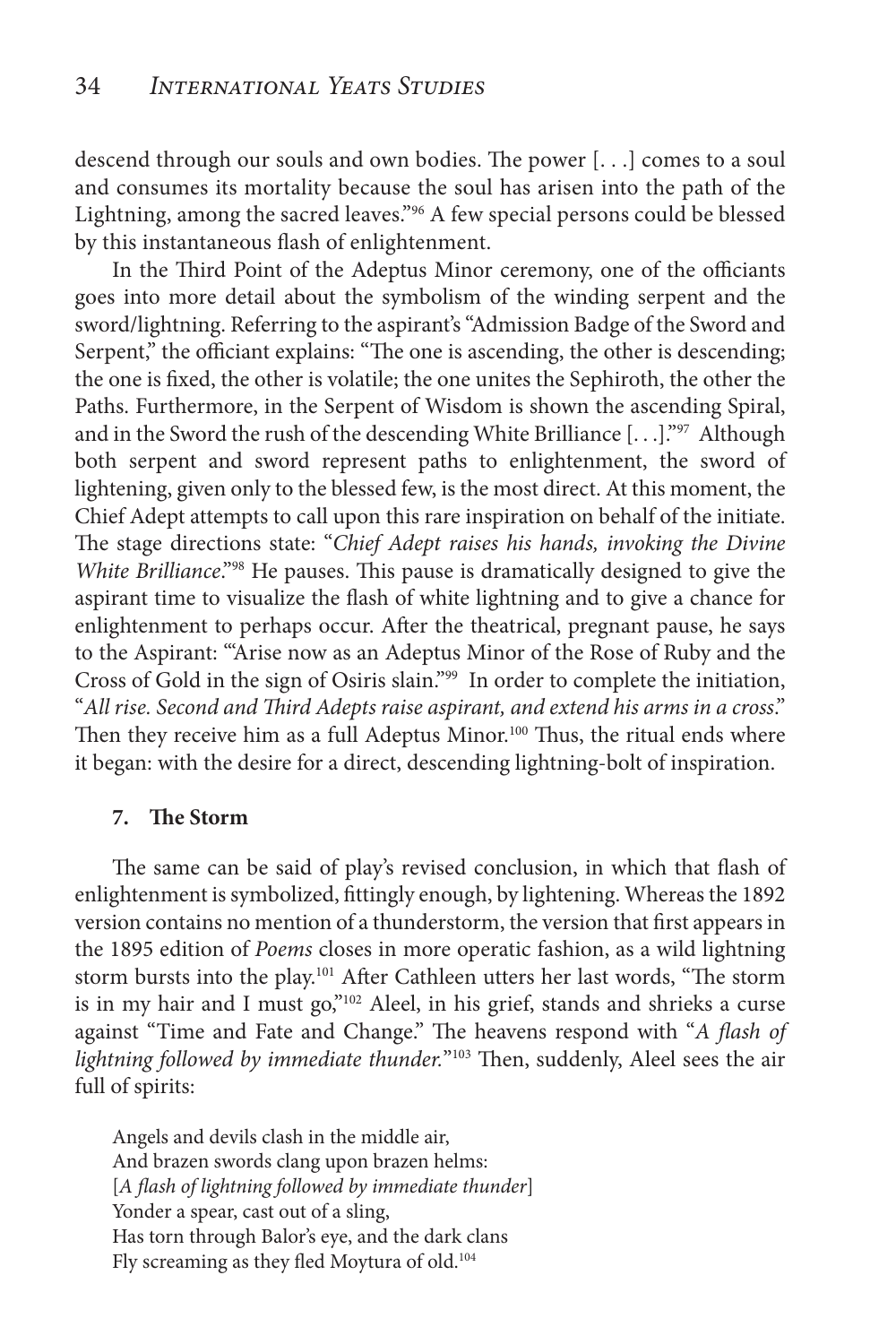In his moment of wild anguish, Aleel is granted enlightenment: he is allowed to see the angels with their swords, the spear tearing through the air. But Cathleen had it first, because the storm was in her very hair. And then the *audience*, too, sees the vision of armed angels. The stage directions read:

*The darkness is broken by a visionary light. [. . .] Half in the light, half in the shadow, stand armed angels. Their armour is old and worn, and their drawn swords dim and dinted. They stand as if upon the air in formation of battle and look downward with stern faces. The peasants cast themselves on the ground.*<sup>105</sup>

Yeats has done something utterly astonishing here. Not only does he claim that Cathleen is an inspired adept with enlightenment in her own body, and not only does he show the poet-bard gaining inspiration at the last, but he also reveals the sword of divine brilliance to the uninitiated audience.

Unfortunately, these hosts of supernatural spirits proved too difficult to stage. One manuscript (a copy of the version that appeared in the 1899 edition of *Poems*) has a typed note with handwritten corrections added in ink by Yeats himself, stating:

*Owing* [sic] to the limited stage resources of the Irish Literary Theatre the vision [. . .] had to be omitted. Instead a single angel in white armour and with thin white/wheit hair came to the door of the cottage Aleel on seeing him said 'An armoured child of God stands by the door, / 'His face all worn/pale, and his hair all silver pale / With beating down the darkness and by age'/ He then continued as before  $[...]^{106}$ 

One angel walking on the ground is certainly easier to stage than heavenly hosts floating in the air. In both cases, however, Aleel has a vision in which he can see "Angels and devils clash in the middle air, / And brazen swords clang upon brazen helms."<sup>107</sup> In the simplified staging, the angel still appears and wears armor as metonym for the sword of divine brilliance. In a draft preface for the 1901 *Poems*, Yeats wrote:

The present version of 'The Countess Cathleen' is not quite the version adopted by the Irish Literary Theatre, a couple of years ago, for our stage and scenery were capable of little, and it may differ still more from any stage version I make in future, for it seems that my people of the waters and my unhappy dead, in the Third Act, cannot keep their supernatural essence but put on too much of our mortality in any ordinary theatre.<sup>108</sup>

These comments reveal that Yeats desired to keep the supernatural essence of these mysterious, semi-divine figures (angels? "people of the waters"? the "unhappy dead"?) and struggled with how to stage something paranormal. But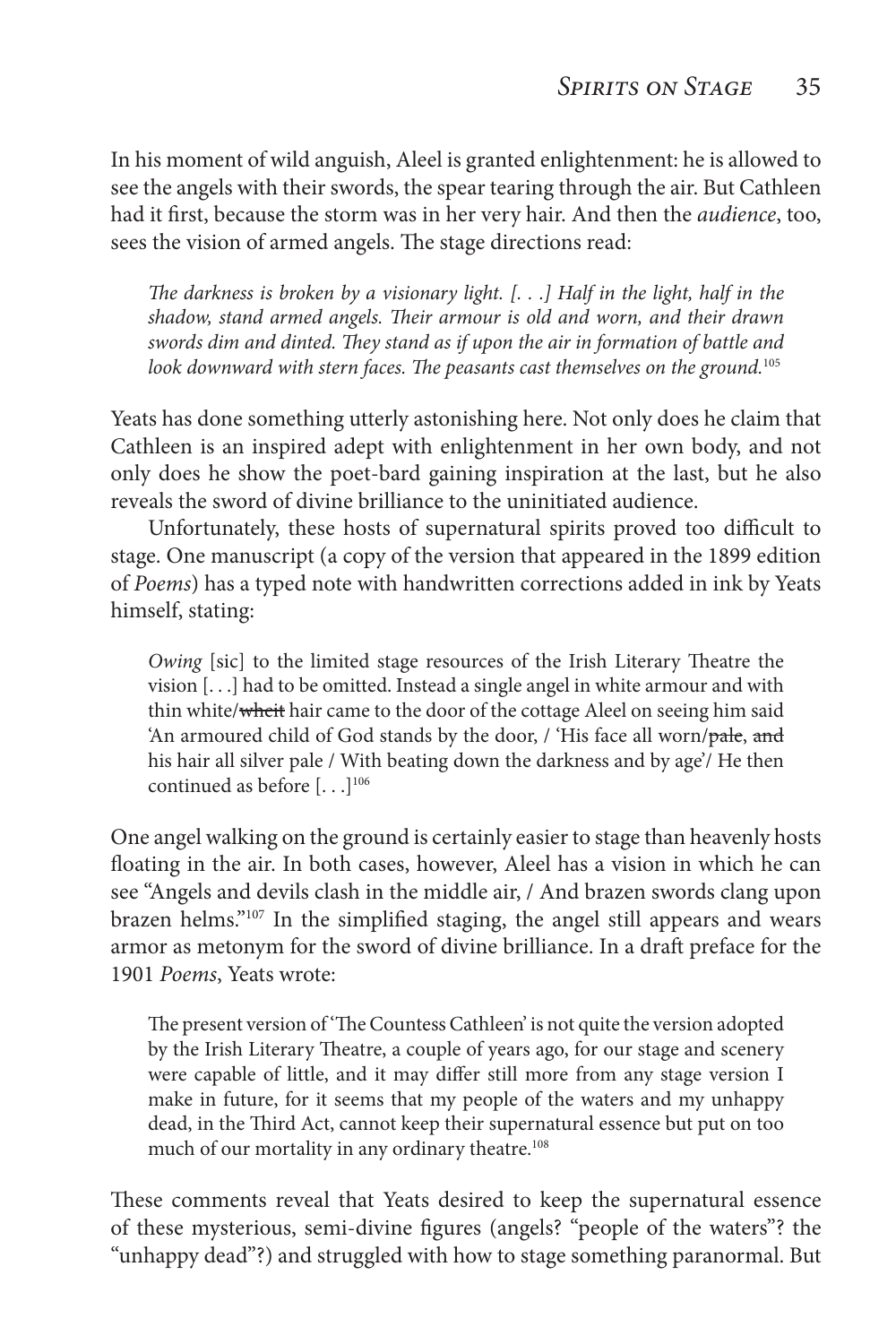he refused to eliminate the possibility of audience enlightenment. In the 1911 stage version, Yeats made sure to put the sword back on stage, indicating: "A winged angel, carrying a torch and a sword, enters from the Right with eyes fixed upon some distant thing."109 In other words, he worked hard to stage the sword of enlightenment in a way that would work practically in the theater and still reveal to the audience as much divine truth as they could handle, not being initiates themselves. Aleel compels the angel to speak and learns that God has accepted Cathleen's soul into heaven, which provides the audience with confirmation that her enlightenment was true and real.<sup>110</sup> She is a Rosicrucian adept who has enacted sacrifice and death; the hope of her resurrection lingers after the curtain descends.

#### **8. The Poet-Mage**

The last significant revision I will address is the addition of Aleel, the visionary lover and bard. This figure adds a personal dimension to the Rosicrucian revisions of *The Countess Cathleen*, giving Yeats a stand-in who explores the role of the poet-mage.

The 1892 version featured a minor character named Kevin, "a young bard," who was played by Yeats himself.<sup>111</sup> When Kevin tries to sell his soul to the demons, having grown tired of it "because her face, / The face of Countess Kathleen dwells with me. / The sadness of the world upon her brow,"<sup>112</sup> they refuse, knowing that his soul already belongs to another. Yeats's decision to replace Kevin with Aleel in 1895113 is generally regarded as a crucial change. Ure thinks that "The enlargement of Aleel's role is of course the most striking feature common to all the revised versions,"114 while Foster writes: "By 1899 the character Aleel had come into focus as a hopeless poet-minstrel attached to a self-sacrificing goddess-figure" (*Life 1* 209). Much of this is true, yet the specific additions involving Aleel also show how Yeats was expanding his concept of the poet/playwright-as-mage in relation to the self-sacrificial adept figure. These additions include: Aleel's presence during a scene that highlights Cathleen's charity; his role as a singer; his status as a lover who idealizes Cathleen as his beloved; and his part in the play's concluding visionary scene.

In the added scene of Cathleen's charity, which I discussed above, Cathleen is lost in the forest, and laments:

[...] the bard Aleel who should know these woods For we met him upon their edge border but now Wandering & singing like a wave the foam of the sea Is so wrapped up in dreams of terrors to come That he can give no help.<sup>115</sup>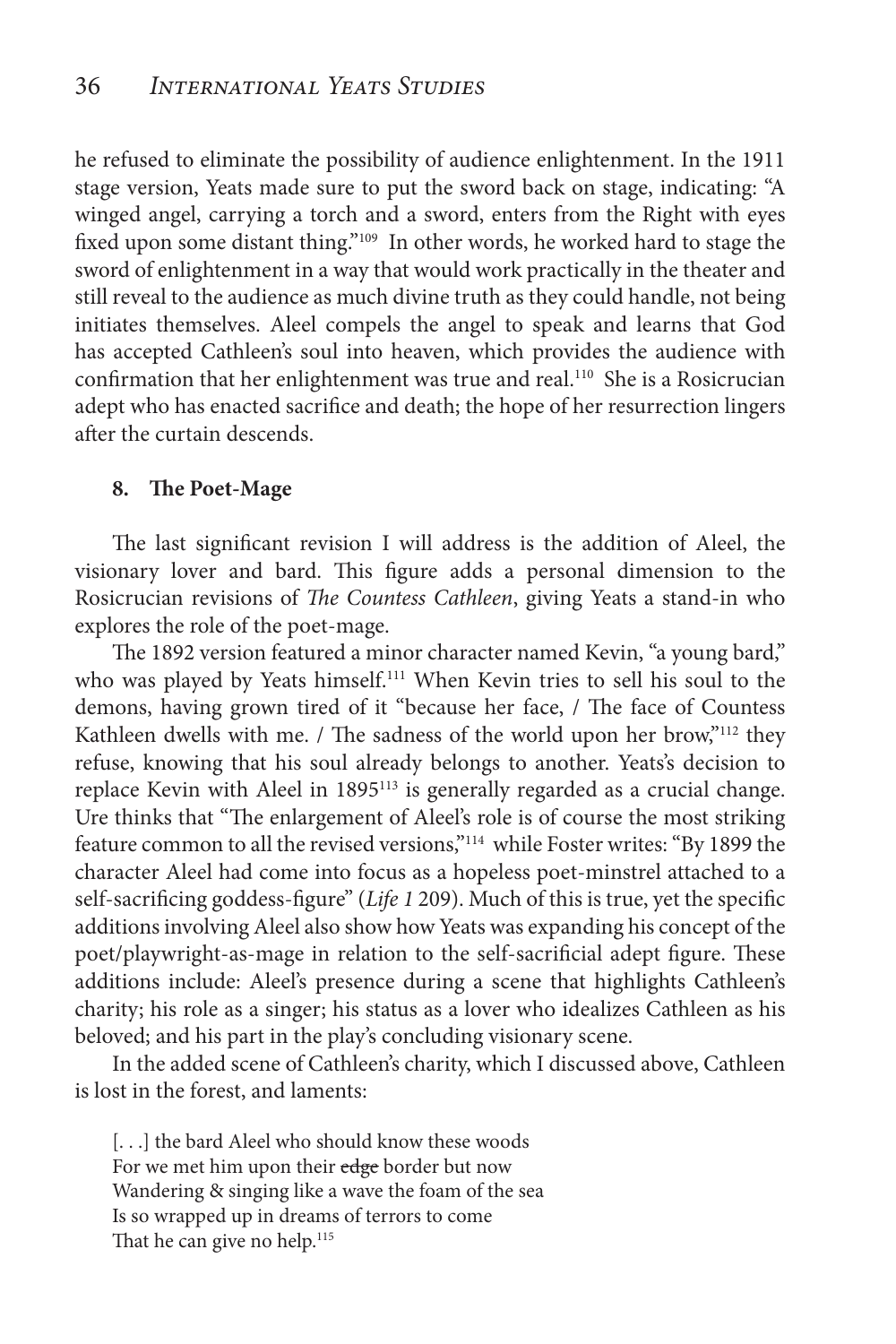He too, like Cathleen, is "wandering blindly, lost in the dark wilderness" at the beginning of the play.116 Yet he tells the cottagers to close the door and keep out the evil things that are haunting the woods. He trusts to the power of music to keep himself and Cathleen safe, "For though the world drift from us like a sigh / Music is master under all the moon."117 Thus he introduces the power of music, a creative art, against the forces of evil.

The Rua family's squalid cottage is the setting for Aleel's first song. It is addressed to his own "impetuous heart," which he bids to "be still" and never speak about its "sorrowful love." He hides his love underneath his "lonely" music. But then the song shifts in tone and speaks about someone—presumably God—"who could bend all things to hHis will." This divine being has hidden the door to heaven behind the moon and stars.<sup>118</sup> Aleel is also given two other new songs, "Lift up the white knee" and "Were I but crazy for love's sake," which serve to increase and emphasize his role as a poet. He is hopelessly in love with a woman he cannot have; is wandering in spiritual darkness; is a visionary poetbard; and believes in spiritual realities that he cannot yet see. In other words, he is like Yeats: a young poet-initiate, in love with Maud Gonne, climbing the ranks of a magical secret society, still spiritually unsatisfied.

The love-theme is greatly expanded in revisions. Kevin only mentions briefly that he feels sad when he looks at Cathleen and that he does not want to live any longer, merely hinting at unrequited love. But then Yeats gives Aleel and Cathleen a love scene—added after Yeats's renewed attempts to woo Gonne—in which their talk is rife with spiritual significance.<sup>119</sup> The Countess welcomes him into her presence, saying that it is only music that can now make her happy. He has come to warn her that she is in danger, claiming divine authority: "They who have sent me walk invisible," and "When I slept at twilight [...] / my sleep became a fire. / One walked among in the fire with birds about his head."<sup>120</sup> Cathleen identifies this figure as the Celtic god Aengus, while Aleel is more ambivalent, suggesting that it may be Aengus or perhaps an angel. Moments later, Aleel notes that this figure in the flames "was angelical," but Cathleen contradicts him: "No, not angelical, but of the old gods."121 This ambiguity recalls Yeats's speculation in "Moods" when he ponders what it is that poetry evokes. Like this dream-apparition, poetry might call either "the gods of ancient days still dwelling on their secret Olympus" or "the angels of more modern days ascending and descending upon their shining ladder."<sup>122</sup> Thus Aleel, the poetmage, is visited by a mysterious supernatural figure, whether god or angel, that speaks truth.

It is interesting that Aleel, who appears to be a pagan bard, holds the Christian interpretation—angels—while the Countess Cathleen, representative of a presumably Christian landed gentry, insists upon the older, pagan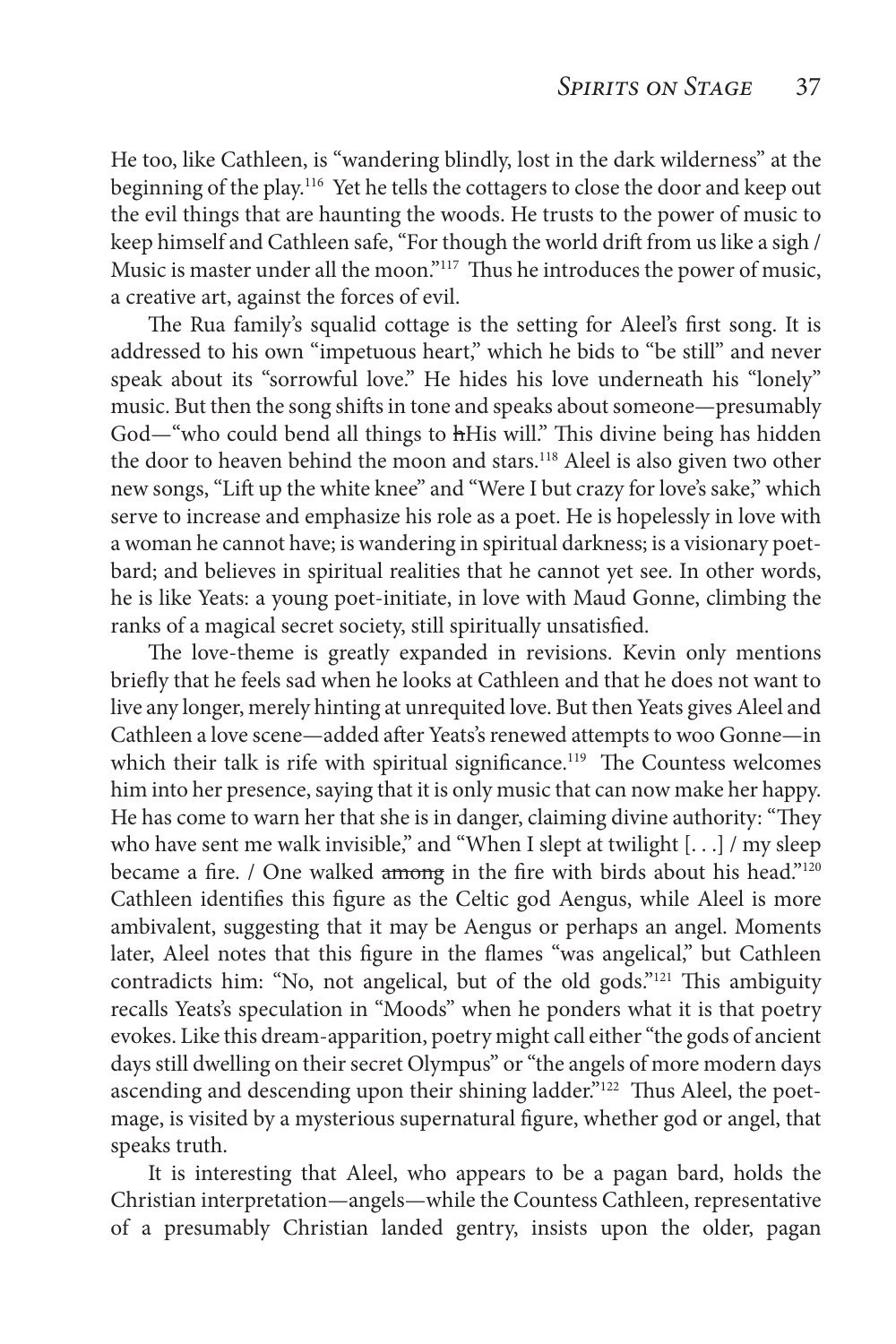interpretation of this figure. And as Nicholas Meihuizen points out, Cathleen blends Christian and occult imagery in this syncretistic passage:<sup>123</sup>

This heart shall never waken on earth—I have sworn By her whose heart the seven sorrows have pierced To pray before this Altar until my heart Has grown to Heaven like a tree And there Rustled its leaves till Heaven has saved my people.<sup>124</sup>

The woman who was pierced by seven sorrows is the Virgin Mary in Roman Catholic teaching, and, as Meihuizen observes, the tree-and-leaf imagery Cathleen uses is reminiscent of the Kabbalistic Tree of Life or Sephirotic Tree, which was a core image in modern occultism.<sup>125</sup> Such syncretism is characteristic of orders like the G∴D∴, which freely blended ancient Egyptian religion, medieval Christianity, Jewish mysticism, and neo-paganism. Therefore, Aleel and Cathleen together present the religious mixture Yeats had encountered in the R.R. & A.C.

The scene's evocation of a spiritual blending between a man and woman may well call to mind Yeats's relationship with Maud Gonne, but I want to suggest that Aleel's hopeless love for Cathleen is more than a mere autobiographical allusion to Yeats's infatuation with his ideal beloved. When Cathleen refuses Aleel, she rejects the idea that it is their differing class status that keeps them apart, pointing instead to his spiritual superiority:

If the old tales are true Queens have wed shepherds and kings beggar maids, Gods [sic] procreant waters flowing about your mind Have made you more than kings or queens; and not you But I am the empty pitcher.<sup>126</sup>

It is Aleel's identity as a poet, Cathleen claims, that gives him the higher status. And she specifically calls his artistic ability "God[']s procreant waters flowing about your mind." To Cathleen, as to Yeats, poetic inspiration is divine revelation.

Finally, as we have already seen, Aleel is added to the ending, where he is given a vision of supernatural beings whom he dares to confront. As Ure describes the altered ending: "Scene v in 1892 concludes with Oona's vision of the angelic spirits. In 1895 this was transformed into the far more elaborate war-in-heaven and apotheosis, and these are mediated to us not by Oona but by Aleel."127 In these alterations, Aleel is the kind of poet-mage Yeats calls for in "The Moods," written in the same year. As we have seen, Yeats believed that the mood at the heart of any work of imaginative literature is a divine messenger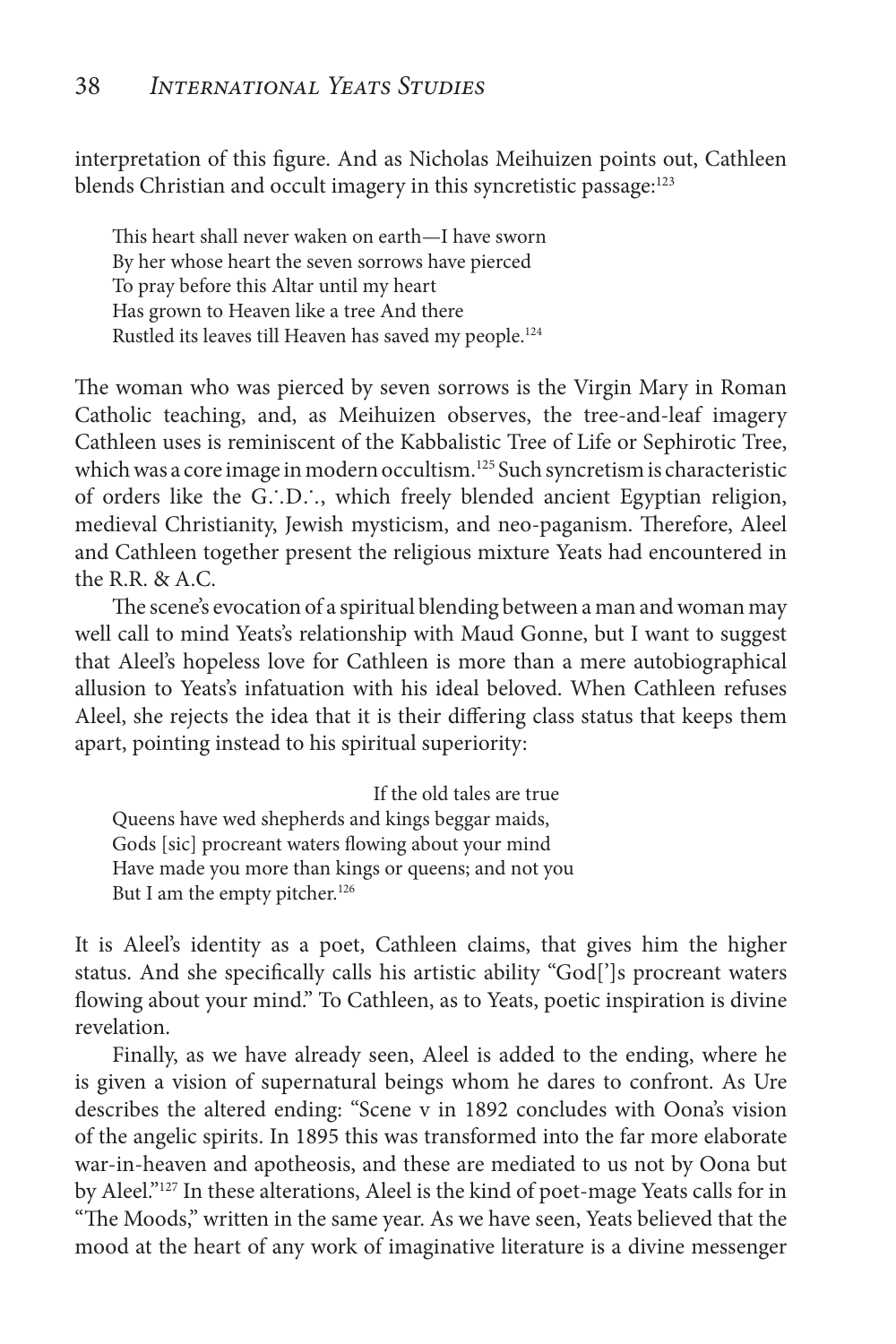and that the imaginative artist's job as a citizen of "the invisible life" is to communicate "ever new and ever ancient revelation."128 Given this context, it is clear that Aleel's communication of his angelic vision, followed by the *staging* of an angel carrying the symbol of enlightenment, is designed to call down actual spirits into the theater, thereby illuminating the audience and enabling them to have a "part in eternity."129 Aleel is a microcosm of Yeats's ideas at that time. Giving him some of Yeats's own characteristics emphasizes the important role the poet-mage has to communicate eternal truth. Aleel is a poet, a lover, and a seer, communicating salvific revelation.

#### **V. Conclusion**

The question remains as to *why* Yeats staged elements of the Adeptus Minor ritual. This question becomes especially urgent given the fact that he swore an oath never to reveal the Order's secrets to anyone outside the R.R. & A.C. In the "Obligation" section of the Adeptus Minor ritual, the aspirant vows "That I will keep secret all things connected with the Order, and its secret knowledge, from the whole world, equally from him who is a member of the First Order of the Stella Matutina, as from an uninitiated person, and that I will maintain the veil of strict secrecy between the First and Second Orders."130 Later, the aspirant is warned: "Let thy tongue keep silence on our mysteries."131 The bold nature of his occult revelations on stage means that he may well have worried, as he does in his essay "Magic," that "I look at what I have written with some alarm, for I have told more of the ancient secret than many among my fellow-students think it right to tell."132 This raises the question of why he would take the risk of violating his vows and introducing potentially dangerous spiritual forces into the playhouse.

Yeats, I suggest, was willing to take this risk because he believed the potential spiritual benefits outweighed the risks and that mediating hidden truths through symbolism rendered them safe for the uninitiated. Both the play and the ritual teach the same spiritual doctrines: the importance of humility, the necessity of self-sacrifice, the inevitability of suffering, the cycle of death and resurrection, the possibility of enlightenment, the divinity of the soul, and the importance of symbolism for communicating truth. We have seen that Cathleen is an example of the aspiring adept, who in turn is represented by the Chief Adept in the tomb of Osiris/Christ, identifying Cathleen with the feminine soul or anima that will rise again and know its true divine nature. We have seen that Aleel develops from a wandering, confused young bard to a powerful, visionary prophet-poetseer. "In a real way," writes Brown, Yeats's plays of the 1890s and early 1900s were "transposing the beliefs of the Golden Dawn to a wider arena."<sup>133</sup> This is literally true: Yeats carefully revised the play to teach doctrines of resurrection,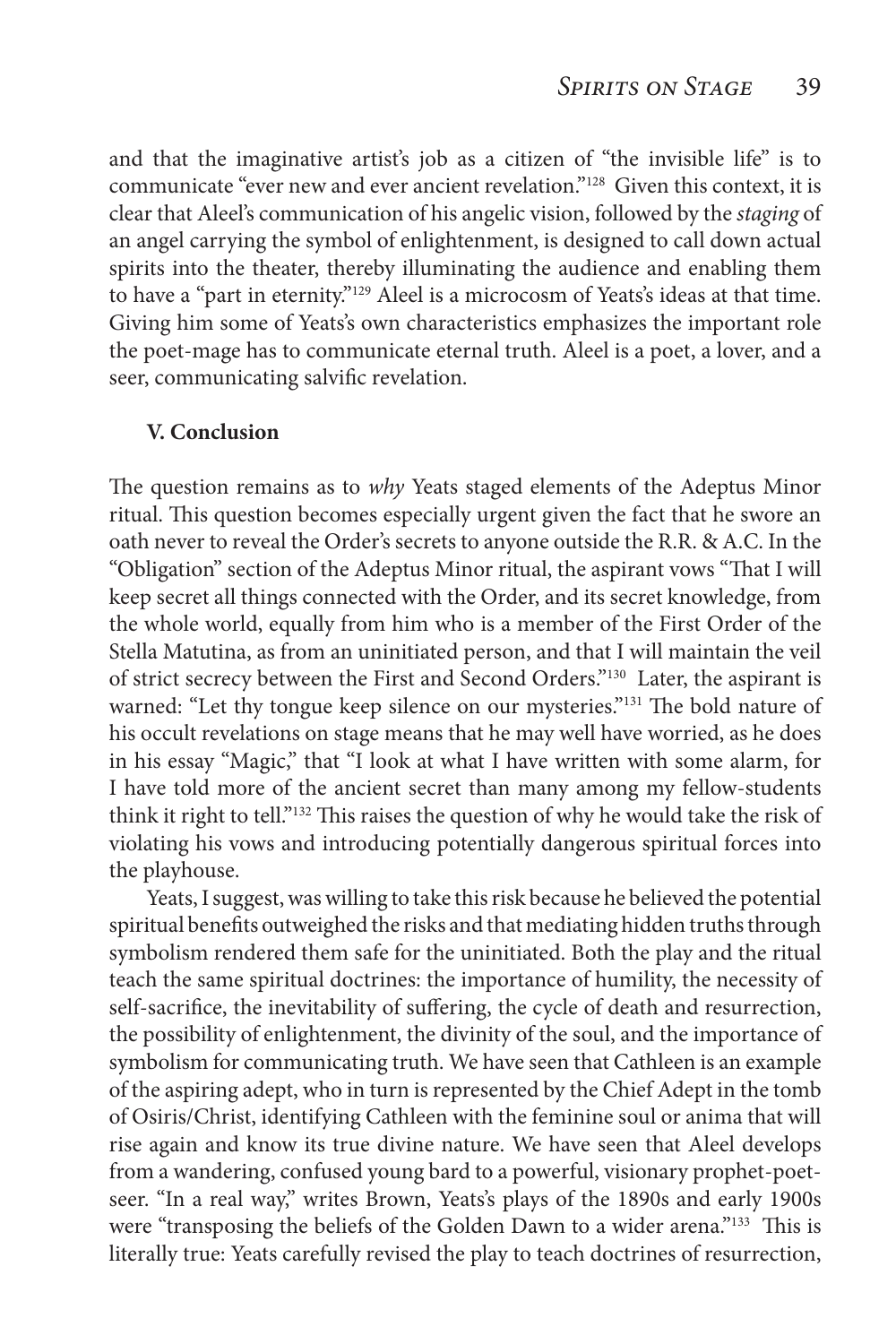purification, divinization, and enlightenment—and to offer a taste of these truths to the audience.

Some hermetic traditions include a requirement that high-level adepts find acceptable ways of spreading truth to the uninitiated public. Later Rosicrucian groups, such as A. E. Waite's Fellowship of the Rosy Cross (FRC), required their high-ranking members to find ways to "communicate the mystical philosophy expressed by the Secret Tradition" to the uninitiated via systems of symbolism; once initiates "absorbed the symbolism of the Secret Tradition," they were "expected to generate it."134 The creative arts, especially writing, were particularly well suited to the task of creating systems of symbolism in order to convey to an uninitiated audience as much truth as they could safely handle.

While the G∴D∴ of which Yeats was a member appears to have been stricter about secrecy than the later FRC, it still taught that truth existed throughout all creation and that it was valuable for all humankind. Regardie finds parallels between magical systems and modern psychology, writing: "the Golden Dawn magic, the technique of initiation, is of supreme and inestimable importance to mankind at large. In it the work of academic psychology may find a logical conclusion and fruition, so that it may develop further its own particular contribution to modern life and culture."135 Whether or not Yeats ever received a command to generate systems of symbolism that could be used to subtly communicate truths to those outside the Order, he at least encountered the principle that initiates were meant to spread the light to the whole world. Like members of the FRC after him, then, he had to maintain a balance between strict secrecy and the dissemination of truth.

The R.R. & A.C. also taught that illumination may sometimes occur even without the recipient's intention. There are moments throughout the Adeptus Minor initiation that speak of the awesome enlightening power of the ceremony above and beyond the aspirant's own efforts. When the initiate swears the Oath of Obligation, "because of the symbolism attached to it and because of the active aspiration which is induced at this juncture, illumination may quite easily occur" writes Regardie.<sup>136</sup> Furthermore, the theatrical nature of ceremonial magic may have an impact all on its own: "Through the admittedly artificial or conventional means of a dramatic projection of these personified principles in a well-ordered ceremony a reaction is induced in consciousness."137 Theatrical performances and ceremonial magic share conventional means of deploying symbolism, staging, costumes, choreography, lighting, spoken lines, colors, and perhaps music to impact those who observe the spectacle:

Without the least conscious effort on the part of the aspirant, an involuntary current of sympathy is produced [. . .]. The aesthetic appeal to the imagination [...] stirs to renewed activity the life of the inner domain. And the entire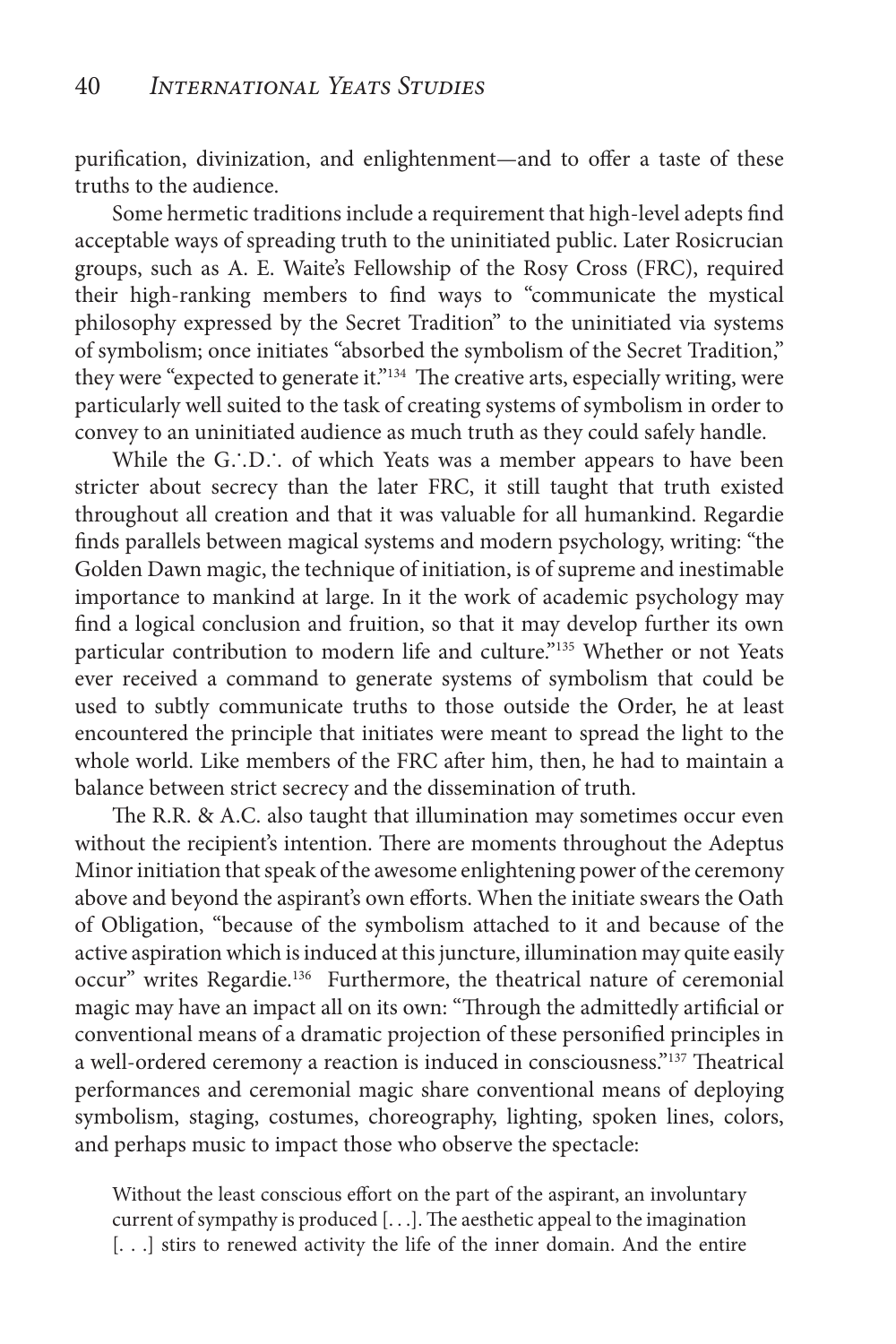action of this type of dramatic ritual is that the soul may discover itself exalted to the heights, and during that mystical elevation receive the rushing forth of the Light.<sup>138</sup>

Yeats and Florence Farr (the actress who played Aleel and was an occult playwright herself) shared a belief "that the sound of words can enter into the innermost being" and give, via their very acoustical properties, intimations of "the great truth that heaven and hell and God can be with us here and now.'"139 This means that the sheer phonetics and acoustics of spoken language, according to Farr and Yeats, can communicate spiritual truths to a listening audience, whether they know it or not, whether they want it or not. Plays, then, were one of Yeats's chief means of subtly communicating esoteric truth to the wider public. The Countess Cathleen, which is "marked by a ritualistic element" in which actors "declaim elevated verse and [. . .] chant their lines in a sacerdotal manner," is a quintessential example of this kind of teaching.<sup>140</sup> In this play as he revised it after his 1893 deeper initiation, Yeats used symbolism, the sounds of words, and staging to call down spirits into the souls of his audience.

#### **NOTES**

- 1 The Countess's name is variously spelled as *Kathleen* or *Cathleen* in different versions; I use the latter throughout for simplicity.
- 2 See Michael J. Sidnell and Wayne K. Chapman, eds., *The Countess Cathleen: Manuscript Materials* [hereafter *CCMSS*], The Cornell Yeats (Ithaca, NY: Cornell University Press, 1999).
- 3 Israel Regardie, *The Golden Dawn: The Original Account of the Teachings, Rites, and Ceremonies of the Hermetic Order* [hereafter *GD*], 7th edn, revised and corrected by John Michael Greer (Woodbury, MN: Llewellyn Publications, 2015), 3:288.
- 4 *GD* 3:301.
- 5 The use of the "therefore" symbol instead of a period is a Masonic tradition carried on by modern occultists: "Frequently, among English and always among French authors, a Masonic abbreviation is distinguished by three points, ∴*, Albert Gallatin Mackey and William James Hughan, An Encyclopedia of Freemasonry and Its Kindred Sciences: Comprising the Whole Range of Arts, Sciences and Literature as Connected with the Institution* (New York and London: Masonic History Company, 1913), 2.

- 7 Chic Cicero and Sandra Tabatha Cicero, "Preface to the Seventh Edition," in *GD*, xxix. Italics original.
- 8 *GD* 12.
- 9 R. A. Gilbert, *The Golden Dawn Scrapbook: The Rise and Fall of a Magical Order* (York Beach, ME: Samuel Weiser, 1997), 179.

<sup>6</sup> *GD* 6–7.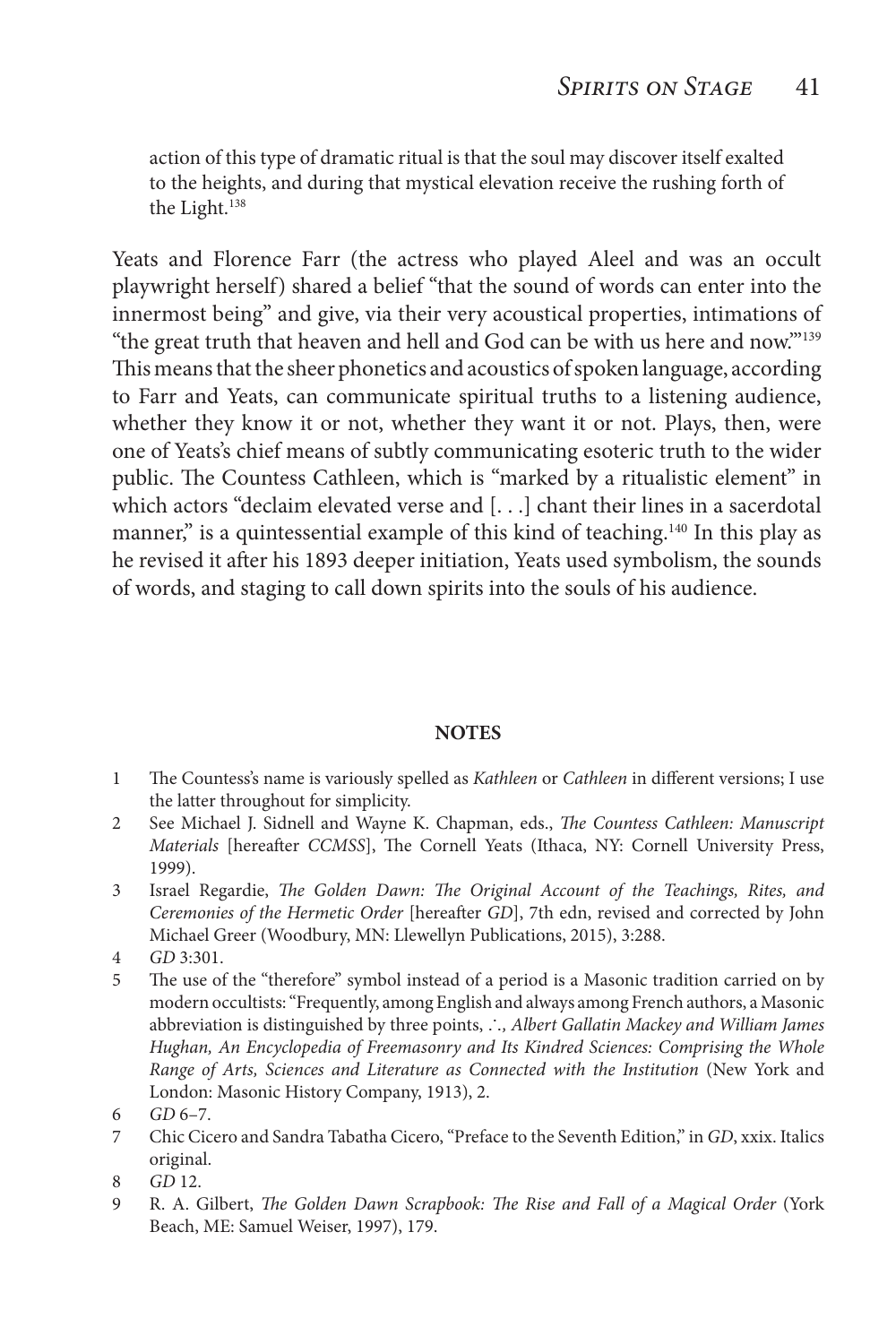### 42 *International Yeats Studies*

- 10 George Mills Harper, *Yeats's Golden Dawn* [hereafter YGD] (New York: Barnes & Noble, 1974), 69.
- 11 There are many variant transliterations of 'Qabalah.' There seems to be some consensus that, "generally speaking, the original Jewish tradition is Kabbalah with a 'K'; Christian Cabala [. . .] starting with a 'C,' while the Western Hermetic tradition spells Qabalah with a 'Q.'" See Mark Horn, "Kabbalah, Cabala or Qabalah: What's up with These Different Spellings?," January 11, 2018, Gates of Light Tarot, https://www.gatesoflighttarot.com/blog/2017/9/3/ kabbalah-cabala-or-qabbalah-whats-up-with-all-these-different-spellings; cf. Anthony J. Elia, "An Historical Assessment of the Narrative Uses of the Words 'Kabbalah,' 'Cabala,' and 'Qabala/h': Discerning the Differences for Theological Libraries," *Theological Librarianship: An Online Journal of the American Theological Library Association* 2, no. 2 (December 2009): 11–23. I retain whichever spelling an author uses when relevant and use the more hermetically oriented 'Qabalah' myself.
- 12 R. A. Gilbert, *The Golden Dawn: Twilight of the Magicians* (San Bernardino, CA: R. Reginald/Borgo Press, 1988), 35.
- 13 *GD* 39.
- 14 *YGD* 104.
- 15 Mary Catherine Flannery, *Yeats and Magic: The Earlier Works* (Gerrards Cross, UK: Colin Smythe, 1977), 53.
- 16 Aren Roukema, *Esotericism and Narrative: The Occult Fiction of Charles Williams* (Boston: Brill, 2018, 11.
- 17 *GD* 13.
- 18 *GD* 38.
- 19 *GD* 22.
- 20 *GD* 5:489.
- 21 Kathleen Raine, *Yeats the Initiate: Essays on Certain Themes in the Work of W. B. Yeats*  (Savage, MD: Barnes & Noble Books, 1990), 218–19; John Kelly, *A W. B. Yeats Chronology*  (New York: Palgrave Macmillan, 2003), 67.
- 22 Kelly, *Chronology*, 54–55.
- 23 Margaret Mills Harper, *Wisdom of Two: The Spiritual and Literary Collaboration of George and W. B. Yeats* (Oxford: Oxford University Press, 2006), 5.
- 24 Allan Wade, *A Bibliography of the Writings of W. B. Yeats* (London: Rupert Hart-Davis, 1951), 62.
- 25 W. B. Yeats, "The Moods," in *Essays and Introductions* (New York: Macmillan, 1961), 195.
- 26 Yeats, "The Moods," 195.
- 27 Yeats, "The Moods," 195.
- 28 Yeats, "The Moods," 195.
- 29 CL II:478 n3; Wade, *Bibliography*, 62. Kelly states that "The Symbolism of Poetry" was published on April 2, 1900; see *Chronology*, 66. That must be an error, as Yeats wrote to Lady Gregory on April 10: "I will send it you when it comes out"; *The Collected Letters of W. B. Yeats: 1886–1900*, ed. Warwick Gould, John Kelly, and Deirdre Toomey, vol. II (Oxford: Clarendon Press, 1986), 512. Perhaps it had already been released, and Yeats was unaware of that fact?
- 30 W. B. Yeats, "The Symbolism of Poetry" [hereafter SP], in *Essays and Introductions* (New York: Macmillan, 1961), 153–64; 154.
- 31 SP 156–57, emphasis added.
- 32 Kelly, *Chronology*, 70, 72, 74.
- 33 *Life 1* 244; Wade, *Bibliography*, 61; Kelly, *Chronology*, 76.
- 34 W. B. Yeats, "Magic," in *Essays and Introductions* (New York: Macmillan, 1961), 28–52; 28.
- 35 Yeats, "Magic," 28.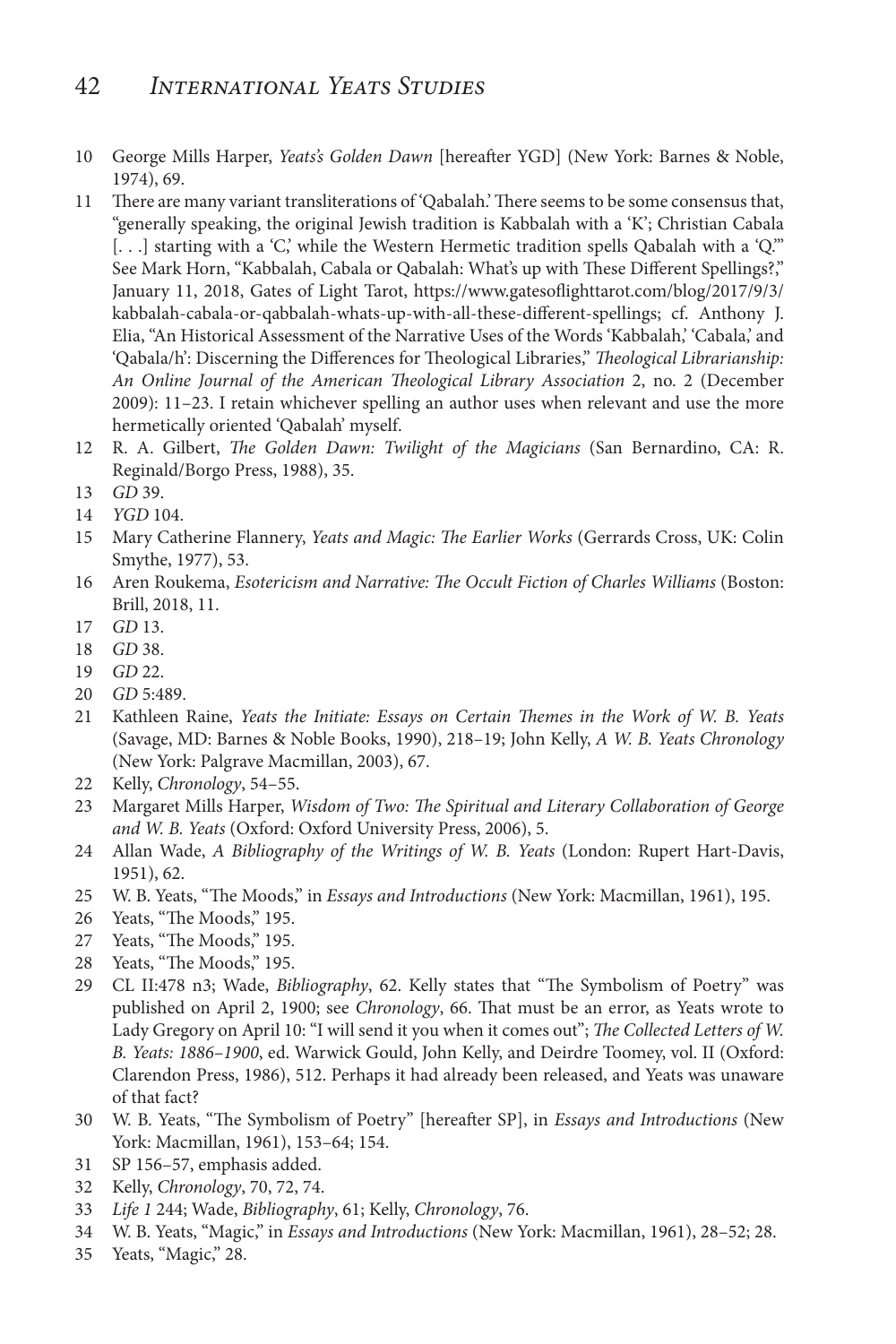- Yeats, "Magic," 28.
- Yeats, "Magic," 43.
- "Flying Rolls of the Golden Dawn" (Scribd), 96, accessed December 8, 2020, https://www. scribd.com/document/26946230/6629823-All-the-Flying-Rolls-of-the-Golden-Dawn.
- Yeats, "Magic," 43.
- Yeats, "Magic," 41.
- Yeats, "Magic," 36, 40.
- *YGD* 76.
- Harper, *Wisdom of Two*, 71.
- *YGD* 70.
- W. B. Yeats, "Is the Order of R. R. & A. C. to Remain a Magical Order?" [hereafter ItO], in *YGD* 259–68; 259.
- ItO 265.
- ItO 260.
- *YGD* 47.
- ItO 262.
- Flannery, *Yeats and Magic*, 94.
- Terence Brown, *The Life of W. B. Yeats* (Oxford: Blackwell, 2001), 104.
- Yeats, "Magic," 49.
- *YGD* 104.
- *CCMSS* xlviii; Richard Ellmann, *Yeats: The Man and the Masks* (New York: Dutton, 1958), 131, http://hdl.handle.net/2027/mdp.39015054028686.
- Roukema, *Esotericism* 52.
- *GD*, 26, 1:115; *MRA* 26; Israel Regardie, *My Rosicrucian Adventure: A Contribution to a Recent Phase of the History of Magic, and a Study in the Technique of Theurgy* (Las Vegas: New Falcon Publications, 2017).
- Gilbert, *Scrapbook*, 64–65.
- Gilbert, *Twilight*, 36; Gilbert, *Scrapbook*, 66.
- Gilbert, *Twilight*, 36.
- Brown, *Life*, 70.
- *CCMSS* ix; *VPl* 1; Peter Ure, "The Evolution of Yeats's 'The Countess Cathleen,'" *The Modern Language Review* 57, no. 1 (1962): 12–24; 12–13, https://doi.org/10.2307/3721967.
- *CCMSS* xxxiii–xxxiv.
- For readers who are curious about the exact details of precisely when a change entered the manuscript record or publication history, I recommend *VPl* 1–179 and *CCMSS*, especially xxix–xxxii (Chronology of Manuscripts), xxxiii – xxxiv (Published Versions), and xxxv– xxxvi (a summary of major changes in each version).
- *CCMSS* l.
- *CCMSS* lii.
- *GD* 31.
- Some *Golden Dawn* rituals use masculine pronouns; however, men and women were equally eligible for all roles and ranks in the Order.
- *GD* 3:295.
- *GD* 3:296.
- *CCMSS* 383; *VPl* 19.
- *GD* 3:298.
- *GD* 3:299.
- *GD* 32.
- *GD* 32.
- *GD* 32–3.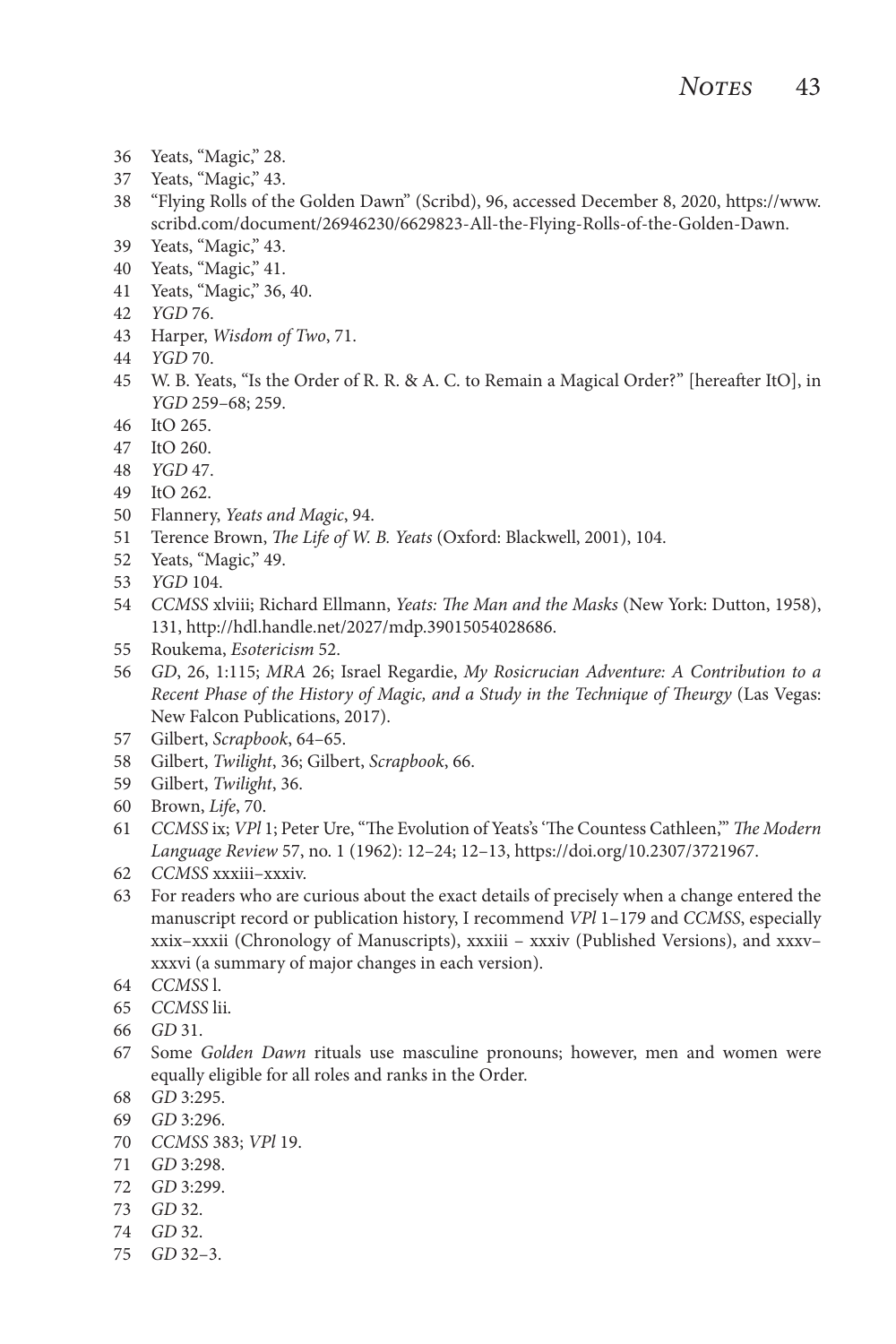- *GD* 33.
- Ellic Howe, *The Magicians of the Golden Dawn: A Documentary History of a Magical Order, 1887–1923* (Wellingborough, UK: Aquarian Press, 1985), 88.
- *GD* 3:306, 309.
- *CCMSS* 354; *VPl* 160–62.
- *CCMS*, 499; *VPl* 159.
- *GD* 33. Regardie writes that the Adeptus Minor ritual "identifies [the candidate] with the chief officer," so that symbolically the candidate "is slain as though by the destructive force of his lower self. After being symbolically buried, triumphantly he rises from the tomb of Osiris in a glorious resurrection through the descent of the white light of the spirit"; *GD* 14.
- *CCMSS* 385; *VPl* 21.
- Howe, *Magicians*, 88.
- *GD* 3:309.
- *GD* 3:309.
- *CCMSS* 501–02; *VPl* 163.
- *GD* 3:305.
- The Chief Adept in the tomb simultaneously symbolizes Christian Rosenkreutz, Osiris, Jesus, and "the aspirant's higher self "; both Christian Rosenkreutz and Osiris "may be considered as the type and symbol of the higher and divine genius" (*GD* 3:303). This burial ceremony, then, "depicts the spiritual rebirth or redemption of the candidate, his resurrection from the dark tomb of mortality through the power of the Holy Spirit" (*GD* 3:303).
- *GD* 3:309.
- *CCMSS* 501; *VPl* 163.
- Ure, "Evolution," 20.
- *GD* 3:296.
- Raine, *Yeats the Initiate*, 245. The phrase 'gyring, spiring' comes from Yeats's poem "Blood and the Moon," which Raine is discussing in connection with Golden Dawn rituals.
- Raine, *Yeats the Initiate*, 245.
- ItO 261, 260.
- ItO 266.
- *GD* 3:316.
- *GD* 3:313.
- *GD* 3:313.
- *GD* 3:313.
- W. B. Yeats, *Poems* (London: T. Fisher Unwin, 1895), 153, http://archive.org/details/ poemswilliambutl00yeatrich.
- *CCMSS* 502; *VPl* 163.
- *CCMSS* 503; *VPl* 165.
- *CCMSS* 504; *VPl* 165.
- *CCMSS* 504–05; *VPl* 167.
- *CCMSS* 505.
- *CCMSS* 504; *VPl* 165.
- *CCMSS* 751.
- *CCMSS* 738.
- *CCMSS* 505, 738; *VPl* 167.
- *CCMSS* 282.
- *CCMSS* 342; *VPl* 134–36.
- See *CCMSS* 359.
- Ure, "Evolution," 20.
- *CCMSS* 385; *VPl* 21.